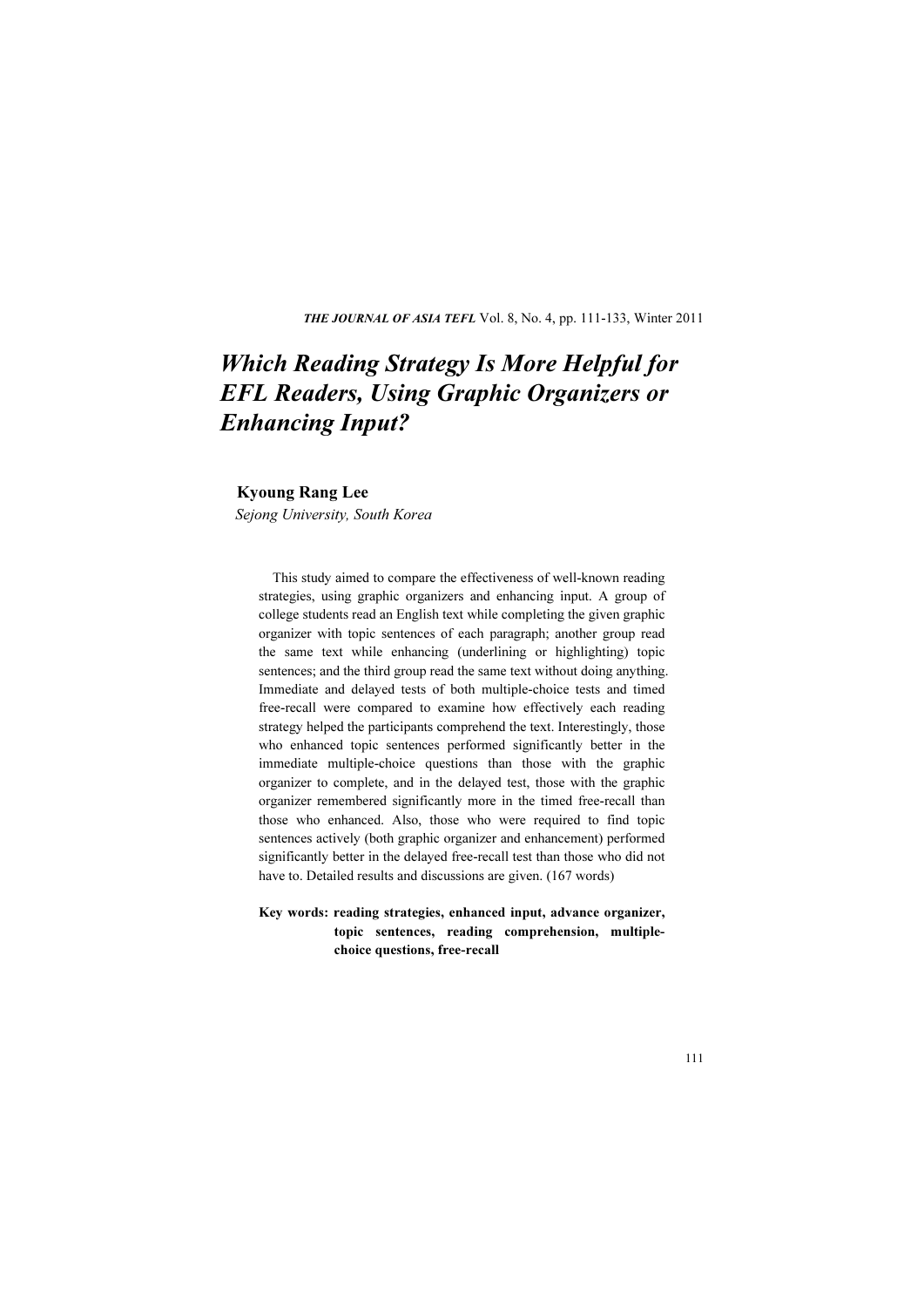# INTRODUCTION

What differentiates so-called 'good' readers from 'poor' readers? For several decades, researchers have made great efforts to answer this question, and a key difference between them seems to lie in their use of reading strategies (Carrell, 1992; Jiang & Grabe, 2007; Trabasso & Bouchard, 2002; Young, 1993). Then, what reading strategies are English learners using? I observed my English as a Foreign Language (EFL/L2) readers for several semesters. The students were all highly motivated, both female and male, in their twenties. Those who we typically refer to as 'poor' readers tended to linger on each sentence or word they were stuck on while reading rather than continue and attempt to absorb the entire text. They were likely to underline or mark (square or circle) the word they did not know. As a result, the 'poor' readers came to see many marked words that might not help them understand the text, and they were subsequently unable to figure out what important information they should remember, such as the topic sentences of each paragraph. Some readers tried to take notes in the margins of each paragraph or in a table on a separate sheet, in order not to forget what they already read and to relate it to what they were reading to find out the important parts. In contrast, some readers spent the given time translating sentence by sentence, resulting in a recall of only the sentences at the latter part of a text, running short of time, instead of the topic sentences, which was likely the primary reason for not comprehending the text.

Based on this observation, it only confirmed that reading strategies played an essential role in the differences in readers' performances. Reading strategies, which are defined as "activities consciously chosen by learners for the purpose of regulating their own language learning" (Griffiths, 2008, p.87), have proven effective for reading comprehension (Blachowicz & Ogle, 2001; Pressley, 2000), but there are few studies that have compared the effectiveness of individual reading strategies (Jiang & Grabe, 2007). Also, in reality, most Korean EFL learners were unaware of what reading strategies they should/could use and how to use them. In other words, Korean EFL learners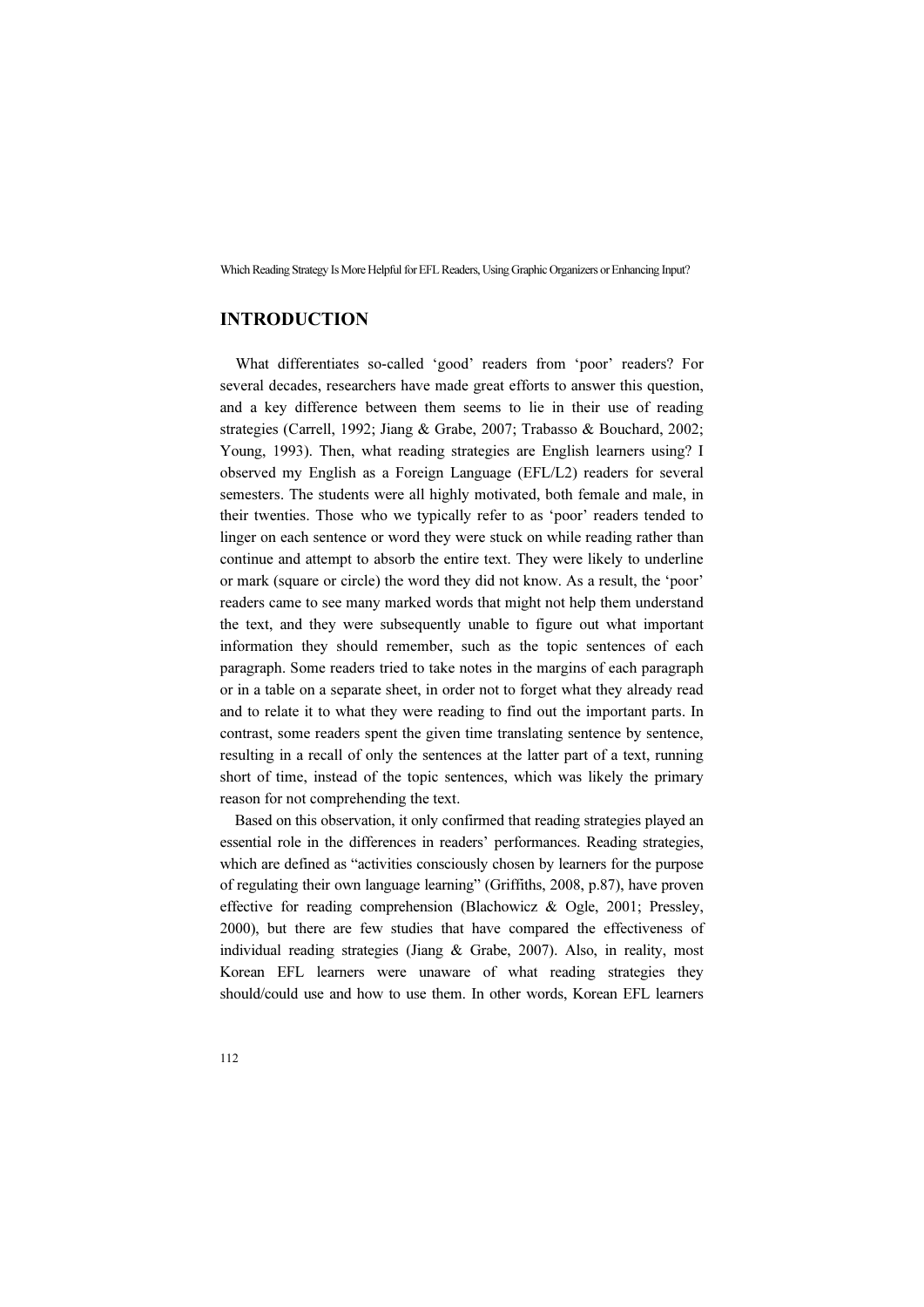have been provided with less information of reading strategies than expected.

Therefore, I planned to explore which reading strategies would be more helpful for EFL readers to remember topic sentences: either completing a graphic organizer with topic sentences or enhancing topic sentences. Among various reading strategies, the two were selected, because completing a graphic organizer and highlighting sentences are obviously observable activities and because Korean students are familiar with those actions, compared to such mental actions as making inferences and predicting. Moreover, both graphic organizers and enhanced input share common and contrasting qualities: using a graphic organizer to fill with topic sentences is an explicit method, while enhancing topic sentences in a text is a rather implicit approach, one of least obtrusive techniques (Reinders & R. Ellis, 2009), but teachers use both to encourage their students to pay attention to the important information (Leow, 2001).

Few studies have tried to explore the two activities as learners' reading strategies. Thus, this study was planned to compare them as reading strategies: (a) enhancing topic sentences (rather implicit) instead of offering the enhanced input and (b) completing a graphic organizer with topic sentences (rather explicit) instead of providing them in it (Berkowitz, 1986; Spiegel & Barufaldi, 1994).

Compared to L1 reading research (e.g., Armbruster, Anderson, & Meyer, 1991; Blachowicz & Ogle, 2001; Robinson & Kiewra, 1995), there are not many L2 reading studies that investigate the use of graphic organizers; furthermore, graphic organizers are usually considered a pre-reading activity even with its effectiveness as a during-reading activity, especially for L2 readers with limited cognitive resources in their working memory. L2 reading studies in terms of input-oriented instruction materials, especially with enhanced input (e.g., Reinders & R. Ellis, 2009), have increased, and yet they mostly focus on the effectiveness of enhanced input on L2 learners' grammar learning (R. Ellis, 2009). They do not usually measure any kind of reading performances even with a reading text with enhanced grammar features.

In addition, in order to assess L2 learner competence, elicited imitation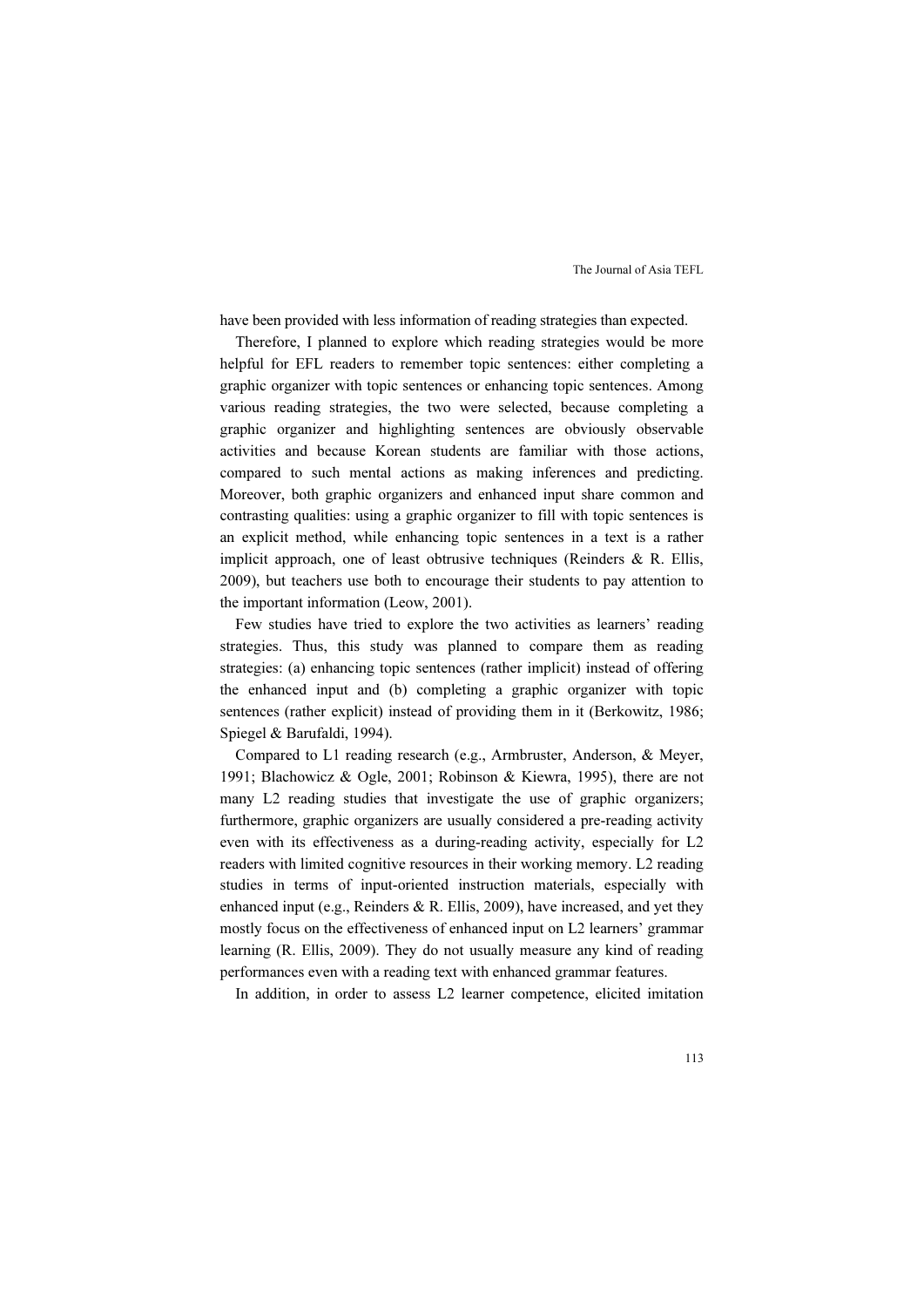tests have been considered to be appropriate measures because learners with no related information in their long-term memories cannot correct given ungrammatical sentences (N. Ellis, 2001). When an EFL learner has some implicit knowledge of an L2 target feature (let's say, infinitive verbs), if she is asked to imitate a sentence with a mistake (e.g., Alice wants coming to his party), she is likely to correct it spontaneously (e.g., Alice wants to come to his party) instead of simply repeating it. This is possible because the working memory can process and store information short term, as Baddeley (1999) noted. Researchers who have conducted elicited imitation tests to measure L2 knowledge have noticed that readers were able to recall what they read after comprehending the given sentences even though they forgot the exact words or expressions (Erlam, 2009).

Thus, this study assumes that the participants can recognize and recall the topic sentences of each paragraph once they notice (by using a graphic organizer and enhancing topic sentences) and comprehend them immediately after reading a text. Moreover, the participants are expected to recognize and recall at least part of what they comprehended in a delayed test. The reason that I did not use elicited imitation tests in this study is that these kinds of tests are more interested in assessing L2 learners' implicit grammar knowledge than memorizing ability/skill. Thus, I used timed recall and multiple-choice tests both immediately and after one week of reading.

To sum, the two modes of noticing topic sentences in this study have had their own roles in classroom: graphic organizers to activate readers' background knowledge as pre-reading activities and enhanced input to help L2 learners notice target features as during-reading activities (but not for reading itself). However, there are few studies that compare these two modes as learners' reading strategies (not as input providing techniques) as well as during-reading activities. Grabe (2002, p. 9) accordingly mentions that "one of the biggest challenges facing reading teachers is how to teach reading comprehension skills and not just assess comprehension." Therefore, the motivation of this study is to help teachers understand which reading strategies are effective and, with the better understanding, choose more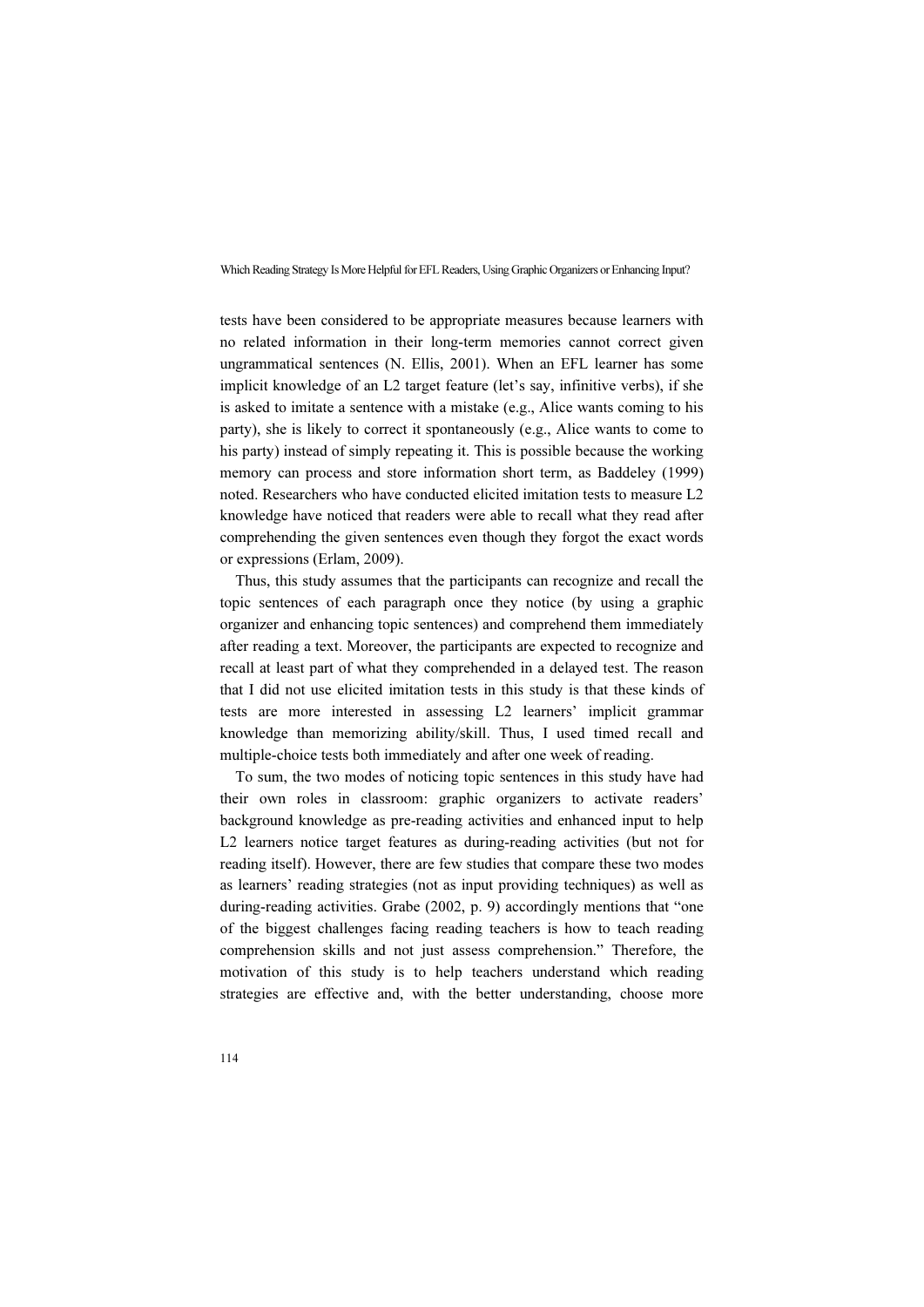proper reading strategies to teach to their English readers.

Based on this purpose, this study addressed the following research questions: "Are there any differences between the two reading strategies, using a graphic organizer and enhancing input, in the extent of reader recollection of the topic sentences of each paragraph? If so, which is more effective for remembering topic sentences for a greater length of time?

# LITERATURE REVIEW

Although there are few studies that explore the effectiveness of a specific reading strategy with a focus on its implicitness and explicitness, there are a wide variety of prior studies that have compared explicit grammar learning with implicit grammar learning. Many of them observed the effectiveness of explicit learning more than implicit learning (e.g., N. Ellis, 1993; Gass, Svetics, & Lemelin, 2003), while some did not show any difference between the two (e.g., Doughty, 1991). Doughty (1991) showed that both the meaning-oriented (implicit) and the rule-oriented (explicit) groups performed better than the control group. Norris and Ortega (2000) selected 49 experimental and quasi-experimental studies and conducted meta-analysis on the effectiveness of implicit and explicit instructions. Based on their metaanalysis, they reported that explicit instruction is more effective than implicit instruction. However, they included only quantitative studies, which might have prevented them from seeing the benefits of implicit instruction.

### Input Enhancement

Attention has long been thought to play a crucial role in learning (Schmidt, 1995), so a great deal of effort has been made to help learners pay more attention to important words or expressions in an approach called input enhancement. *Input enhancement* refers to making certain significant parts of a text noticeable: for example, bolding, italicizing, or highlighting a sentence,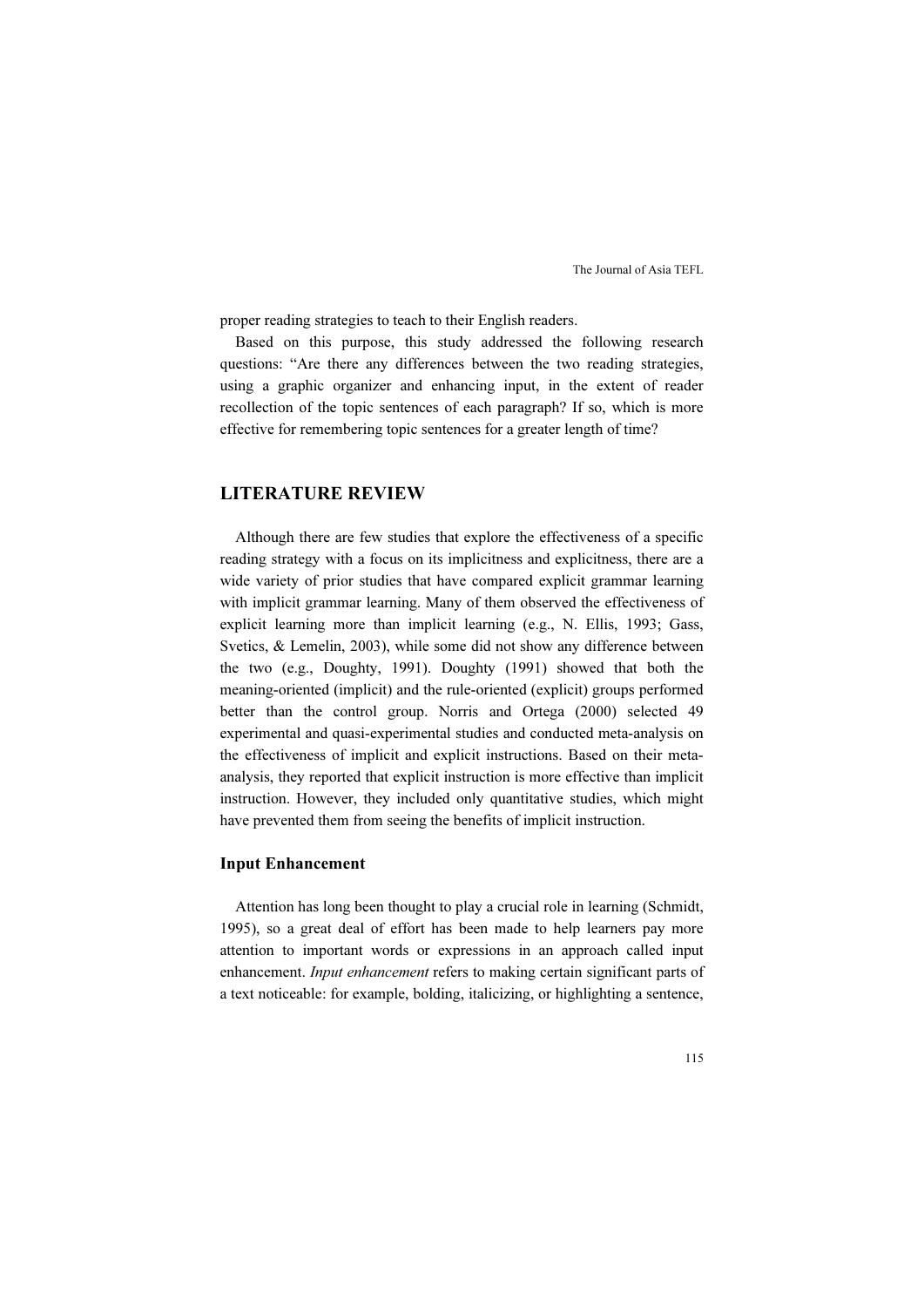writing it with different font from other parts, or writing it with uppercase letters (Sharwood Smith, 1991).

Since it has been asserted that implicit learning with enhanced input has a positive impact on learning (Leow, 2001), several studies have been conducted to see whether a student's implicit (usually incidental as well) learning is effective, which is mostly related to grammar learning (Alanen, 1995; Jourdenais, Ota, Stauffer, Boyson, & Doughty, 1995; White, 1998). For example, Jourdenais and colleagues (1995) compared two groups of Spanish learners' grammar learning in terms of enhanced input: one received 210 Spanish words that were underlined, bolded, and with different fonts; and the other received no enhanced input. They found that the former group improved significantly more than the latter group.

However, other researchers have not seen statistically significant improvement from the students with implicitly emphasized input (Alanen, 1995; Jourdenais, 1998; Leow, 1997; White, 1998). For example, Leow (1997) assigned the participants to one of four conditions, a long text with and without bold/underlined parts and a short text with and without bold/underlined parts. The four groups did not show any significant improvement in reading comprehension. Likewise, White's (1998) English learners did not show any differences between the groups with and without enhanced input either.

Leow (2001) examined whether noticing enhanced input is effective for helping learners understand the input. Think-aloud protocols by participants were analyzed, which showed that 60% of the students noticed the enhanced grammar rules better, but this did not guarantee that they understood the rules better than others. Nonetheless, he recommended that teachers use input enhanced materials to help their students discern the important points, because the students did pay attention to the enhanced content.

## Graphic Organizers

Many researchers have supported the assumption that informing of the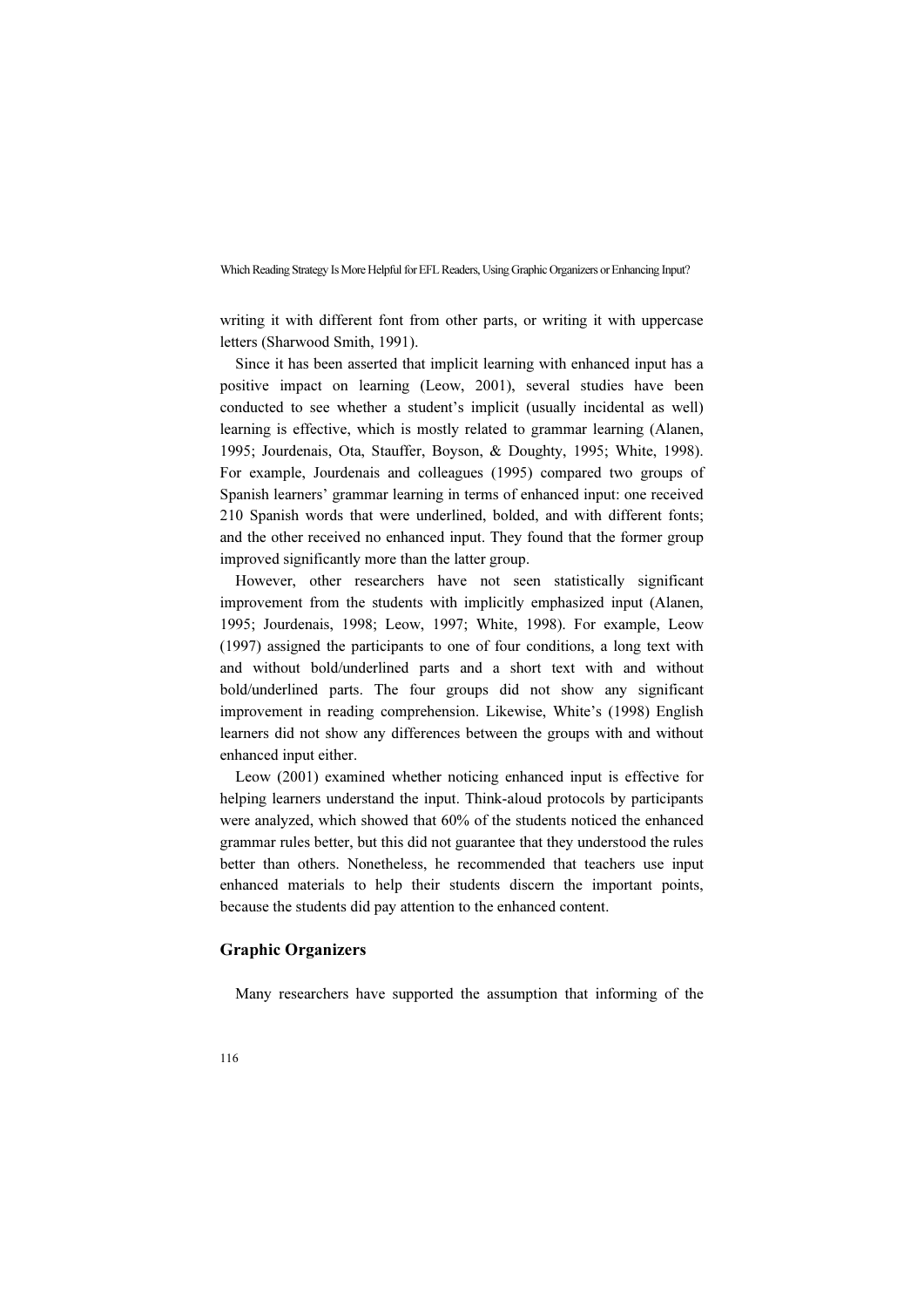organization of a text in advance helps reading comprehension (Carrell, 1984, 1985, 1992; Grabe, 2002; Jiang & Grabe, 2007); the studies using advance organizers and graphic organizers to show the organization of a text have been on the rise. Advance organizers refer to materials additionally given to a main text in order to activate readers' background knowledge in advance of reading it. One in which important information of a text is summarized with pictures, graphs, or visual aids is called a graphic organizer.

Jiang and Grabe (2007) classified the organization of a text into cause and effect, comparison and contrast, classification, problem and solution, for and against, procedure and sequence, and definition. It is widely agreed that those who know these different patterns in advance comprehend a text better than those who do not (Carrell, 1984, 1985, 1992; Goh, 1990; Martinez, 2002; Tang, 1992); this has encouraged teachers to have their students understand the organization of a text before reading via advance organizers.

A fair amount of prior L1 research showed that advance/graphic organizers have had a significantly positive influence on readers than those without one (Alvermann, 1980, 1981; Coward, Robinson, & Hsu, 2004; Kiewra, Dubois, Christina, & McShane, 1988; Kiewra, Kauffman, Robinson, Dubois, & Staley, 1999; Robinson & Kiewra, 1995; Robinson & Schraw, 1994). For example, Geva (1983) taught poor college readers the organization of a text and the related background knowledge with a flowchart-like graphic organizer, resulting in better reading comprehension performance scores than those not provided with graphic organizers. Boothby and Alvermann (1984) taught fourth graders with advance organizers, and the students with the organizers remembered the main ideas of texts better than those without on both an immediate test and a delayed test provided after 48 hours. Armbruster, Anderson, and Ostertag (1987) found that fifth graders who summarized a text after learning the organization with advance organizers remembered more and summarized better than those who did not. Based on their results, Armbruster et al. (1991) taught fourth and fifth graders with an advance organizer called a "frame," and they showed higher scores than those without it.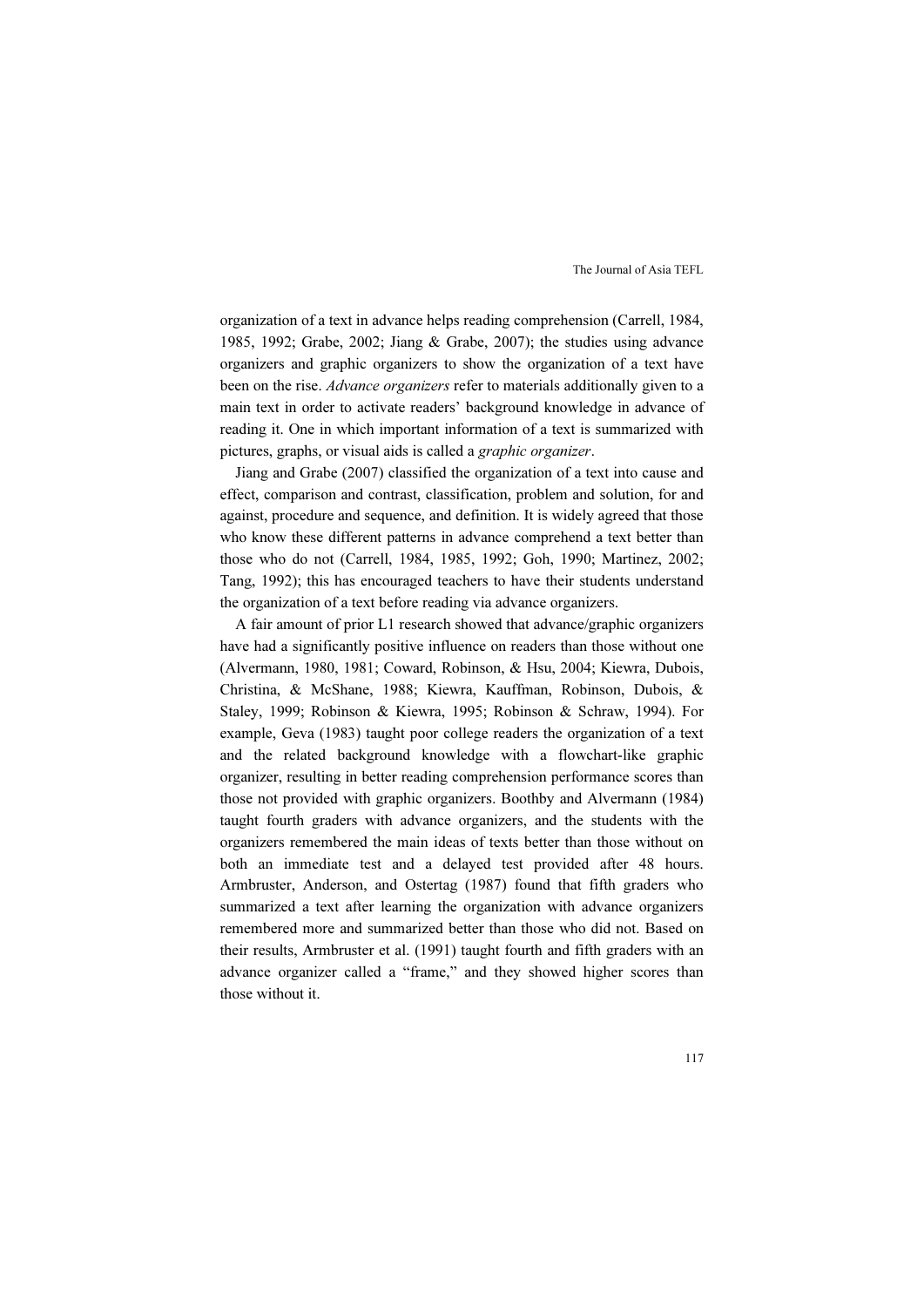In addition, some L2 researchers compared advance organizers with questions of a text to those with declarative information of a text (Herron, Cole, York, & Linden, 1998; Lin & Chen, 2006). Lin and Chen (2006) argued that advance organizers with questions would be effective for more difficult reading tests than those with declarative information, because the questions helped the learners participate in reading more actively than declarative information. However, L2 researchers should not forget Kreiner's (1996) warning that asking questions would spend unnecessary cognitive resources before comprehending a text.

Compared with the studies concerning enhanced input, there are few L2 studies about graphic organizers but a fair amount of L1 studies offering implications regarding advance organizers. Advance organizers were found to be helpful in figuring out the macrostructure of a text and for remembering the main ideas of a text (Armbruster et al., 1987). Also, advance organizers made by students themselves were found to be more effective than those provided by teachers (Berkowitz, 1986; Spiegel & Barufaldi, 1994). Providing graphic organizers before reading a text was shown to be more helpful than providing them after reading (Griffin & Tulbert, 1995). According to another study, advance organizers with summaries yielded a more positive outcome than advance organizers alone (Armbruster et al., 1987). Lastly, how long a student learned to read with advance organizers and her age were shown to play an important role in improvement (Swafford & Alvermann, 1989).

# **METHOD**

This study was conducted for five weeks at a university in Seoul, Korea. The participants, instrumentation and data collection procedures, and data analysis procedures of this study are described in this section.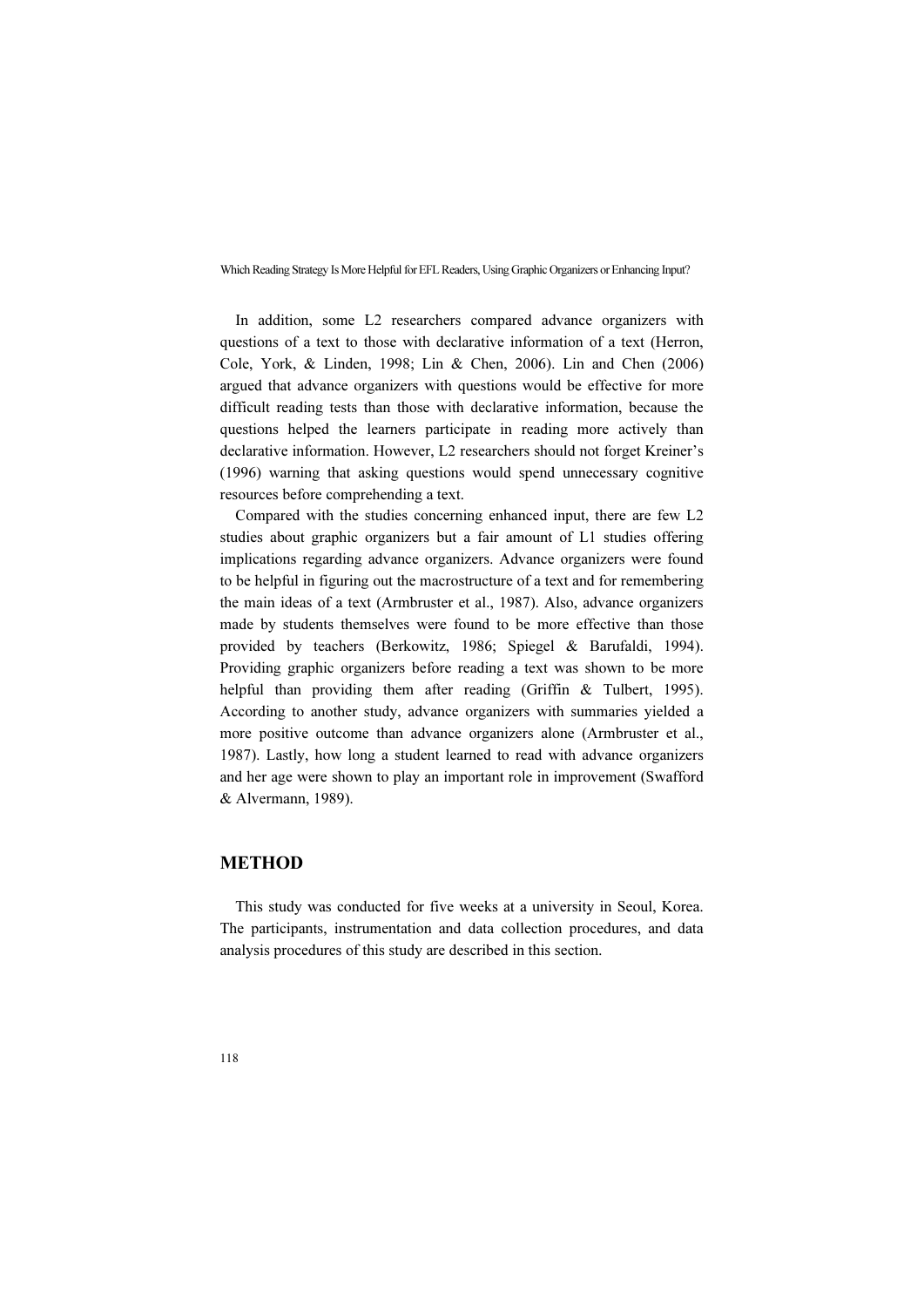# Participants

Thirty-three university students participated in this study. All the participants were in their first year in the College of Arts and Humanities. In the first week, I explained to the participants about the purpose and the procedures of this study, and 33 students volunteered to participate in this study. None of the participants had experiences of studying English in an English speaking country. Those who did not volunteer participated in all the activities with those who did, except for the two test sessions, and their data was excluded from the analysis.

The participants were asked to visit an office where a video camera was set to record their verbal protocols (to analyze their performances on the timed free-recall tests) and reading behaviors (to make sure that the participants were doing only what they were asked to do while reading). When the participants attended the first test session, they were asked to do only one of the three behaviors: reading a text by completing the given graphic organizer with topic sentences (graphic organizer; GO), reading a text with enhancing topic sentences (enhancing input; EI), or reading a text without doing any extra behavior (control; CTR). For example, the first student was assigned to GO, the second to EI, the third to EI, the fourth to CTR, and so on. Table 1 shows the profile of the participants by group.

| <b>Profile of Participants by Group</b> |  |        |        |       |                            |
|-----------------------------------------|--|--------|--------|-------|----------------------------|
| Group                                   |  | Gender |        | First | No. of ss with experiences |
|                                         |  | Male   | Female | Year  | studying in an English     |
|                                         |  |        |        |       | speaking country           |
|                                         |  |        |        |       |                            |
| EI                                      |  |        |        |       |                            |
| ™FR                                     |  |        |        |       |                            |

TABLE 1

# Instrumentation and Data Collection Procedures

Multiple-choice tests and timed free-recall tests after reading were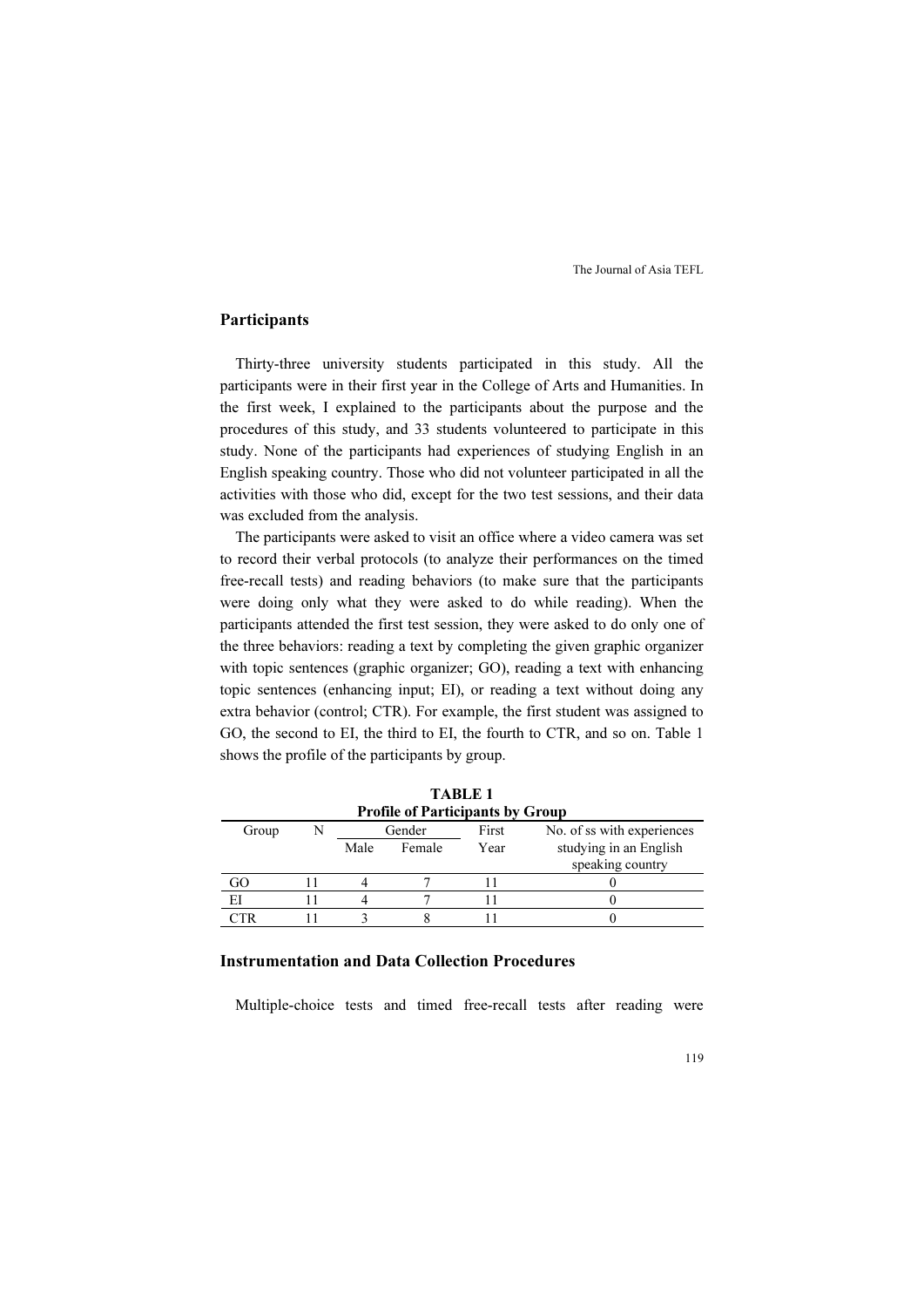employed in this study. Multiple-choice questions are considered to tap explicit knowledge while free-recall tests are to examine implicit knowledge (Norris & Ortega, 2000), so both types of assessment were adopted in this study in order not to favor any type of reading strategies tested. Eight multiple-choice questions regarding the title and the seven topic sentences (out of a possible 15; 1 for a correct answer about the title and 2 for correct answers about each topic sentence) were tested immediately and one week after reading the text; for example, "what is the topic of the text you read?" when given such choices as "tasting a shape, smelling color, synesthesia, and Cytowic"; and "what did you read in the text?" when given such choices as "Cytowic believes that females can develop the ability to be synesthetic as they mature; Cytowic believes that we are all born without synesthesia but some children can develop the ability to be synesthetic as they mature; and Cytowic believes that we are all born synesthetes but that most of us lose this ability as we mature." The topic sentences and multiple-choice questions were examined by an English major in his fourth year and a professional English teacher with an M.A. in the field to see whether the items were properly selected and written. As a timed free-recall test (out of a possible 15), the participants were given five minutes and asked to recall whatever they remembered of the text. As noted earlier, this study was highly interested in which type of reading strategies would help EFL readers remember topic sentences. To this end, the immediate tests by each group were also compared with their delayed tests.

In the first week, the participants took a free practice Test of English for International Communication (TOEIC) reading test (out of a possible 495) to compare their general reading proficiency. They also took a multiple-choice test and were asked to recall for five minutes whatever they remembered immediately after reading a text, with a different topic from the main text, to compare how well they were used to recalling textual information before any intervention.

In the second week, the pilot group was recruited and was made up of 10 freshmen students with the same major, whose average TOEIC scores were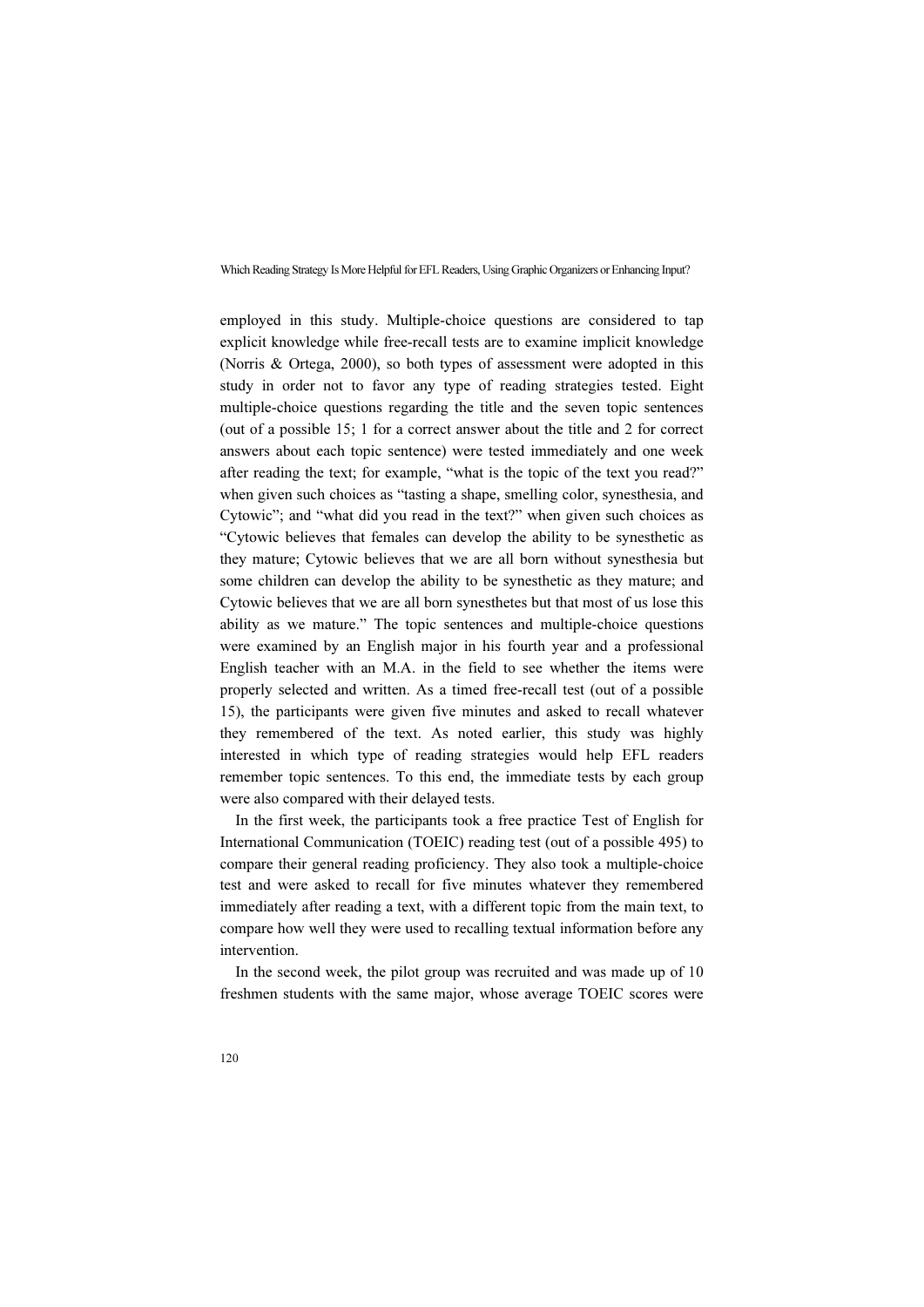not significantly different from the participants in this study. They were given four texts with different topics and had a focus group meeting. One of the four texts, Ever Taste a Shape or Smell a Color?, was chosen because it was the only topic of which none in the pilot group had any background information. It consisted of 7 paragraphs and 446 words. The readability formula, SMOG (McLaughlin, 2009), verifies that the text is readable by high school graduates (grade 12).

In the fourth week, when their first reading was expected to have no impact on the main task, the participants were asked to read the main text. While the CTR group was not given any instruction but reading the text, the GO group was given the text with a separate sheet and asked to complete a graphic organizer on the sheet with the topic sentences they found while reading, and the EI group was given the text and asked to underline the topic sentences they found while reading.

In the fifth week, when the participants were expected to forget most of their reading, the participants took the delayed multiple-choice test and were asked again to recall for five minutes whatever information they could remember from the text they had read.

#### Data Analysis Procedures

As described above, the data of the 33 students were analyzed to compare how well the participants remembered the text. In addition to the multiplechoice questions, their timed free-recall tests immediately and after one week, which were collected from their think-aloud protocols, were transcribed and scored based on the following rubric (see Table 2). Their transcribed responses were scored by the researcher and the professional English teacher, and the inter-rater reliability was very high ( $\alpha$ =.99). The mean scores of the two raters were used for the analysis. Then, to discover any statistical differences, Kruskal-Wallis tests and Mann-Whitney tests were conducted because the sample sizes were not big enough to run ANOVA and t-tests.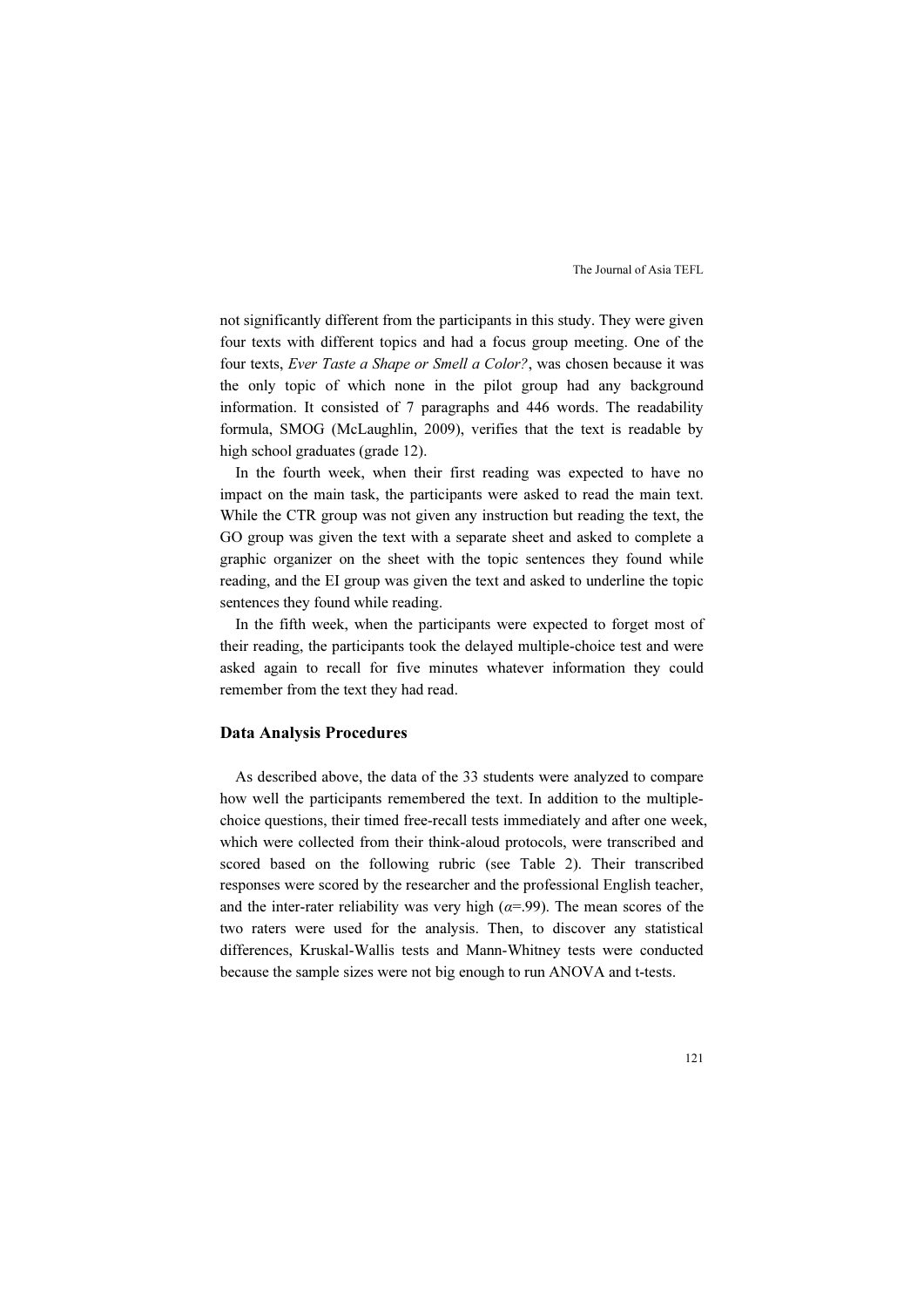| Scoring Rubric for the Free-Recall |                                                                                                                                                                                                                                                                                      |  |  |  |
|------------------------------------|--------------------------------------------------------------------------------------------------------------------------------------------------------------------------------------------------------------------------------------------------------------------------------------|--|--|--|
| Score                              | Criteria                                                                                                                                                                                                                                                                             |  |  |  |
| 15                                 | Free-recall that includes all the 7 topic sentences and the title.                                                                                                                                                                                                                   |  |  |  |
| 14                                 | Free-recall that includes all the 7 topic sentences, except for the title.                                                                                                                                                                                                           |  |  |  |
| $13 - 0$                           | Deduct 2 whenever a participant could not recall necessary<br>information of 7 topic sentences.<br>Deduct 1 when a participant produces only a part of each topic<br>sentence.<br>Deduct 0.5 when a participant produces a statement partly skewed by<br>his/her own interpretation. |  |  |  |

TABLE 2 Scoring Rubric for the Free-Recall

# **RESULTS**

As mentioned earlier, this study was conducted to address the following research questions: "Are there any differences between the two reading strategies, using graphic organizers and enhancing input, in the extent of reader recollection of the topic sentences of each paragraph? If so, which is more effective for remembering the topic sentences for a greater length of time?"

It was of primary importance to see whether there was any difference among the three groups in this study: one group with completing a graphic organizer with the topic sentences (GO; explicitly driven), another group with enhancing the topic sentences (EI; implicitly driven), and finally a group without any help in remembering the topic sentences (control group; CTR). In order to compare their general reading proficiency, their TOEIC scores were compared. The Kruskal-Wallis test showed no statistically significant difference in the groups' TOEIC scores  $(p=368)$ . Also, in order to compare their reading performances, which this study was interested in (recollection of what they read), the participants were asked to read a new text, to take multiple-choice questions, and to recall what they could remember, as they would do for the main task. Kruskal-Wallis test showed statistical differences neither in the multiple-choice  $(p=.836)$  nor in the timed free-recall tests  $(p=923)$ .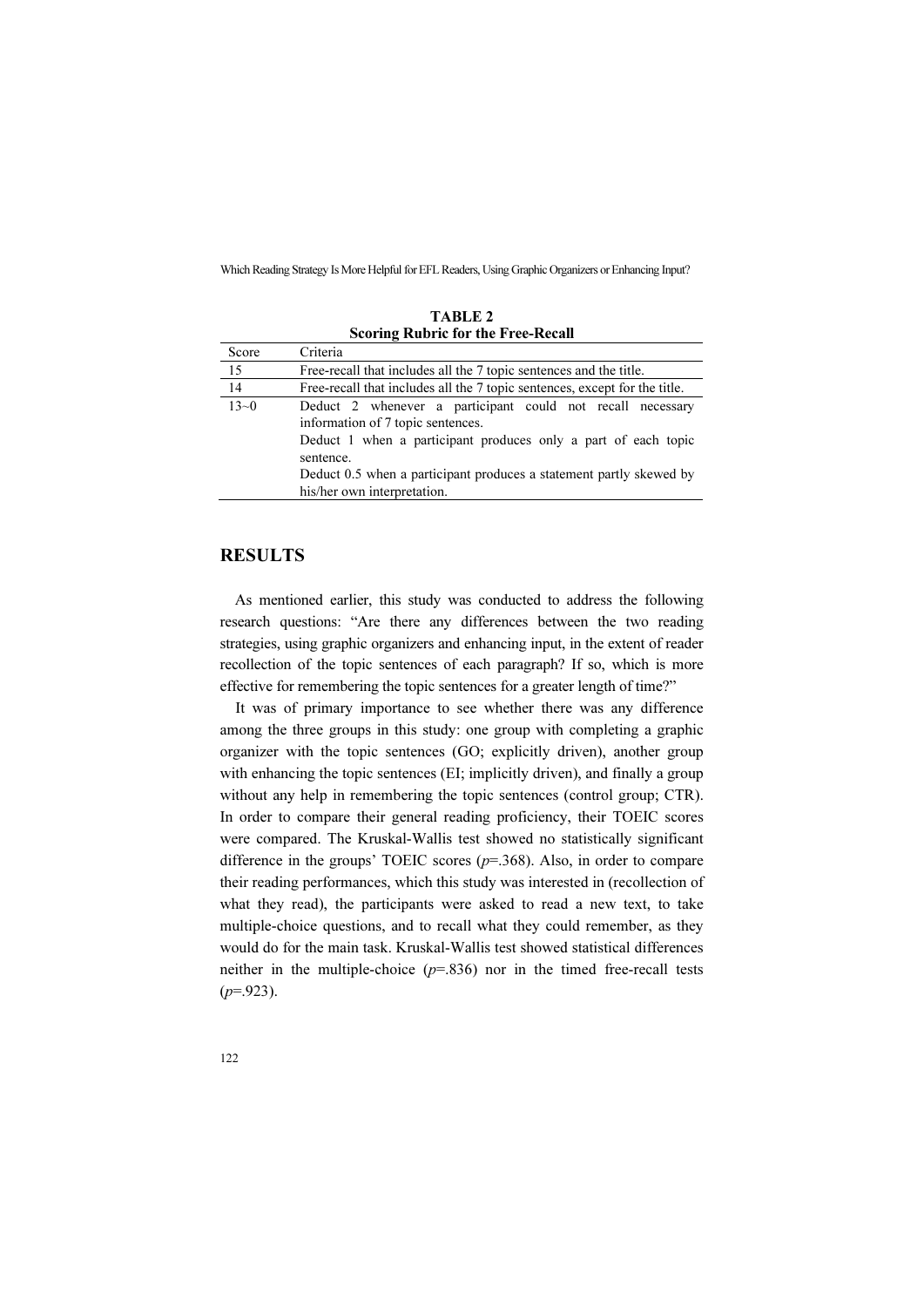| Participants' Reading before the Intervention |                 |                      |               |
|-----------------------------------------------|-----------------|----------------------|---------------|
| Group $(N)$                                   | Pre-test        | <b>TOEIC</b> Reading |               |
|                                               | Multiple-Choice | Free-Recall          | Score $(495)$ |
|                                               | Mean $(SD)$     | Mean $(SD)$          |               |
| GO(11)                                        | 9.18(1.72)      | 5.73(3.13)           | 279.00        |
| EI(11)                                        | 9.45(1.81)      | 6.00(3.55)           | 269.82        |
| CTR(11)                                       | 9.27(1.68)      | 5.45 (3.24)          | 284.44        |

TABLE 3

With the same reading performances, when they were asked to use different types of reading strategies while reading a main text, the GO group was expected to do better in the explicit assessment (multiple-choice questions) than the EI group and the EI group to do better in the implicit assessment (timed free-recall) than the GO group as in the previous studies (Norris & Ortega, 2000). Also, both groups were expected to do better than the CTR group.

In contrast to expectations, however, their immediate free-recall test results showed no significant differences among the three groups  $(p=157)$ , while the immediate multiple-choice test results showed significant differences  $(\chi^2=6.39, df=2, p=.041)$ . Interestingly, their delayed free-recall test results showed significant differences ( $\chi^2$ =13.24, df=2, p=.001), while the delayed multiple-choice test results showed no differences  $(p=279)$ . Their descriptive statistics are presented in Table 4, and the results are summarized in Table 5.

| TABLE 4                                                    |                        |             |                      |             |  |
|------------------------------------------------------------|------------------------|-------------|----------------------|-------------|--|
| <b>Descriptive Statistics: Immediate and Delayed Tests</b> |                        |             |                      |             |  |
|                                                            | <b>Immediate Tests</b> |             | <b>Delayed Tests</b> |             |  |
| Group $(N)$                                                | Multiple-Choice        | Free-Recall | Multiple-Choice      | Free-Recall |  |
|                                                            | Mean $(SD)$            | Mean $(SD)$ | Mean $(SD)$          | Mean (SD)   |  |
| GO(11)                                                     | 10.18(1.89)            | 10.09(3.62) | 8.91 (1.58)          | 10.91(2.02) |  |
| EI(11)                                                     | 12.18(1.17)            | 9.00(5.53)  | 9.91(1.22)           | 8.18 (3.57) |  |
| CTR(11)                                                    | 11.27(1.19)            | 6.55(4.21)  | 9.73(1.10)           | 4.64(4.11)  |  |

 $\Box$   $\Box$   $\Box$   $\Box$   $\Box$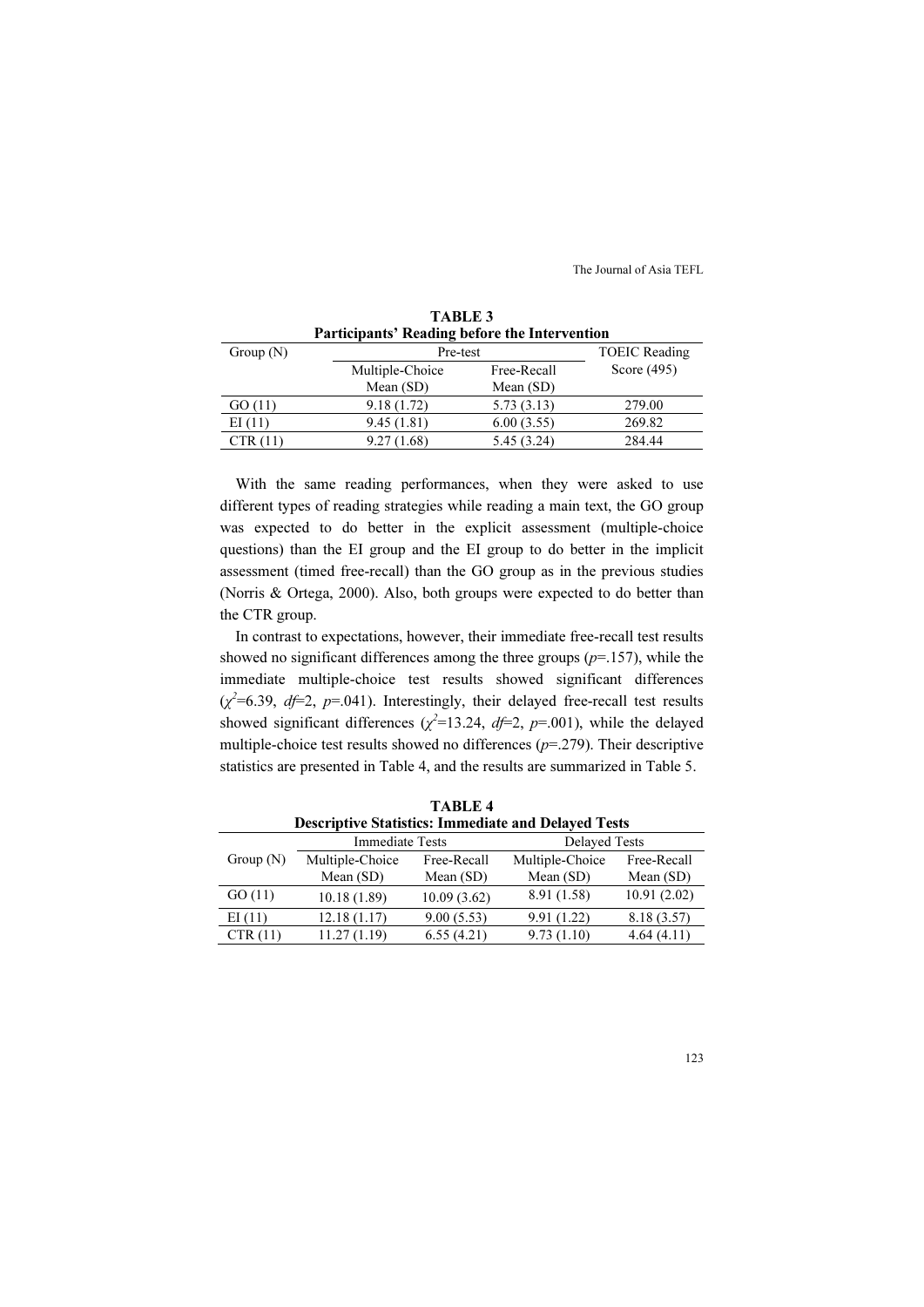| <b>TABLE 5</b>            |                         |                         |  |  |
|---------------------------|-------------------------|-------------------------|--|--|
| <b>Summary of Results</b> |                         |                         |  |  |
|                           | <b>Immediate Tests</b>  | <b>Delayed Tests</b>    |  |  |
| Multiple-Choice           | Significant differences | No difference           |  |  |
| (Explicit Type)           | EI > GO                 | $EI = GO = CTR$         |  |  |
| Free-Recall               | No difference           | Significant differences |  |  |
| (Implicit Type)           | $EI = GO = CTR$         | GO > EI                 |  |  |
|                           |                         | GO, EI > CTR            |  |  |

Pairwise comparisons of the immediate multiple-choice test and delayed free-recall test, which showed significant differences among the three groups, were conducted with Mann-Whitney tests. First, immediate multiple-choice tests were compared: (a) significantly higher scores of the EI group than the GO group ( $U=26.00$ ,  $Z=2.33$ ,  $p=.02$ ), (b) no difference between the GO group and the CTR group, and (c) no difference between the EI group and the CTR group. The only group that displayed significant higher scores was the EI group in the explicit type of assessment, in contrast to expectations and prior studies in this area (Norris & Ortega, 2000).

Another contrasting result was found among the delayed free-recall tests, the implicit type of assessment: (d) significantly higher scores of the GO group than the EI group ( $U=32.50$ ,  $Z=1.96$ ,  $p=.05$ ), (e) significantly higher scores of the GO group than the CTR group ( $U=10.00$ ,  $Z=3.41$ ,  $p=.001$ ), and (f) significant higher scores of the EI group than the CTR group  $(U=30.00,$  $Z=2.08, p=.037$ ).

# DISCUSSION AND IMPLICATIONS

First, focusing on the results of the immediate tests, the participants employing the rather implicit reading strategy remembered significantly better in the explicit type of assessment in the immediate test. It was rather interesting to discover contrasting results to previous studies, because many of the previous studies used the explicit type of assessment, resulting in the favor of explicit instructions (Norris & Ortega, 2000).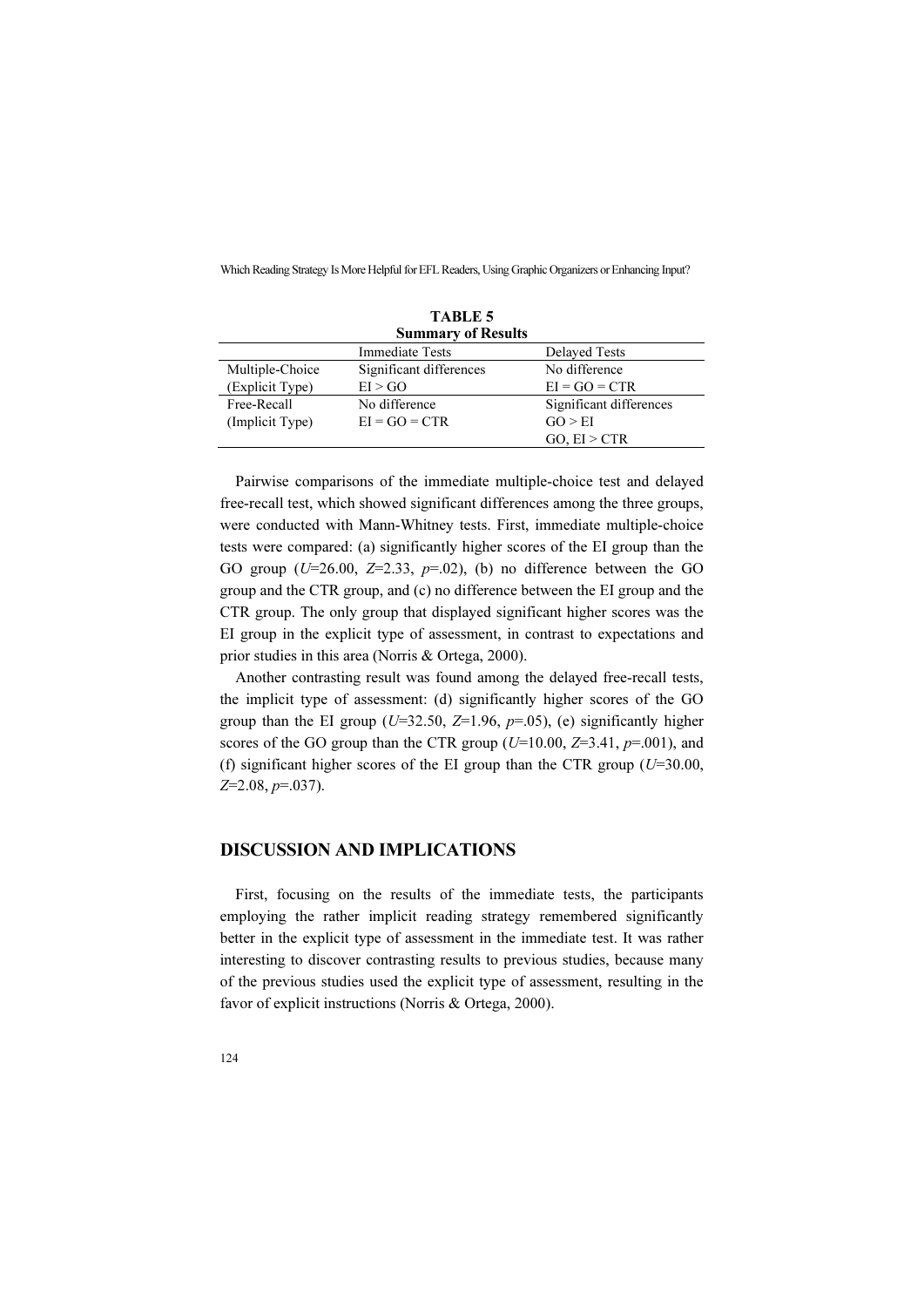To be more specific, using both types of assessment in this study, I expected that the GO group would perform better in the multiple-choice questions because the GO group was more actively engaged in remembering the topic sentences while writing the topic sentences of each paragraph in the graphic organizer, which is more explicit than enhancing the topic sentences. However, the EI group that enhanced the topic sentences in a rather implicit and passive way performed better on the multiple-choice test, which is rather a more explicit assessment than the timed free-recall. In addition, the EI group, contrary to expectation, did not remember more sentences in the freerecall test than the other two groups. In other words, both the text with the graphic organizer and the text with the enhanced topic sentences had little positive influence on the free-recall test, as little as solely the text without any strategy to notice the topic sentences.

I was somewhat surprised and disappointed to discover that the graphic organizer had no positive influence in remembering the sentences shortly after reading the text, because the process itself was likely highly obtrusive to the students. In other words, only the GO group had two sheets of paper, the text and the graphic organizer to complete. In fact, the GO group showed the lowest scores in the immediate multiple-choice test.

The result may also be attributed to the fact that the Korean college students had little knowledge or experience using graphic organizers or at least they were more accustomed to the enhanced input than the graphic organizer. Furthermore, the result might have been caused by the fact that this study used each type of assessment for the different purposes; that is, this study assessed reading performance while the previous studies measured the participants' grammar knowledge. Or it is possible that using the given graphic organizer, instead of creating one, is not so explicit as expected, and moreover, enhancing the given input is not so implicit as is textual enhancement (60 % of Leow's (2001) participants noticed the enhanced rules).

Thus, it is necessary for the extent of implicitness of various reading strategies to be compared in the following studies. In addition, further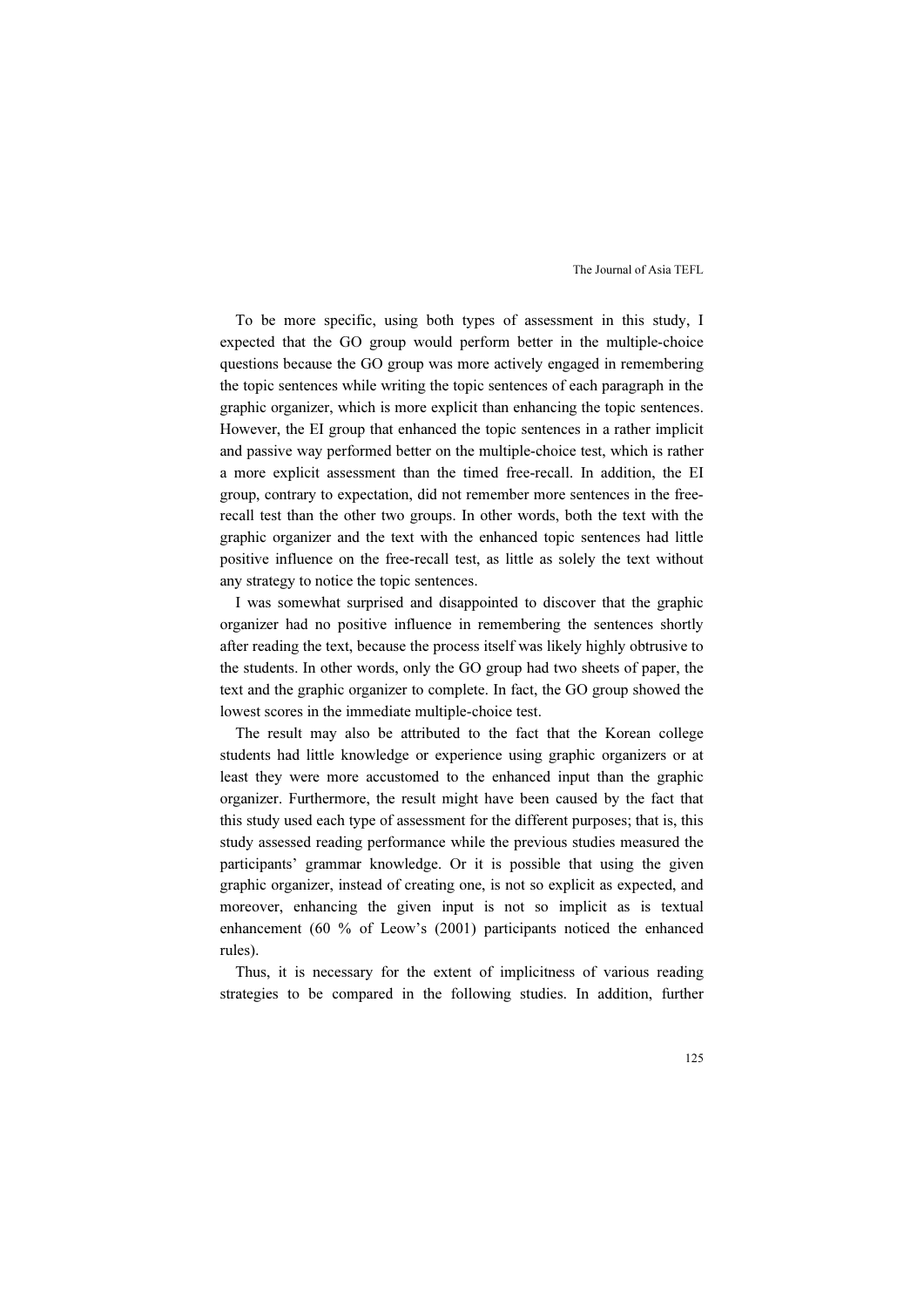research with bigger sample sizes regarding whether creating a graphic organizer is more effective than using a given one or how Korean EFL readers evaluate the effectiveness of graphic organizers for reading is needed.

Based on the result, it would likely be effective for teachers to encourage their students to enhance important information while reading rather than writing it in a graphic organizer, especially when they plan to help their students remember reading material in a more selected response test than in a freely constructed response test.

Second, it was even more interesting to see the opposite results of the delayed tests than those of the immediate tests. Whereas there was a significant difference in the multiple-choice questions and no difference in the free-recall in terms of the immediate tests, there was no difference in the multiple-choice questions but significant difference in the free-recall in terms of the delayed tests.

Since this study was investigating which of the two strategies will be more effective in remembering topic sentences, it is important to discuss implications of the results of the delayed tests. As Table 5 shows, the GO group remembered more than the EI group, and both GO and EI groups remembered more than the CTR group in the free-recall but not in the multiple-choice test. This means that the action of enhancing topic sentences, which showed a short-term effect in the multiple-choice test, did not carry on their effect in the long-term. Also, the action of completing the graphic organizer with the topic sentences, which seemed to have no effect on any type of test, eventually had a long-term effect in the free-recall but not in the explicit type of assessment.

This result suggests that the participants could not recall the information in the graphic organizer in immediate tests, but by the time they were expected to forget most of what they read, the usage of graphic organizers worked as an effective method for the participants' recollection of what they read in the long run. It is possible that the double processing of reading the topic sentences and writing them in graphic organizers (active) was a more effective way to remember than that of reading the topic sentences and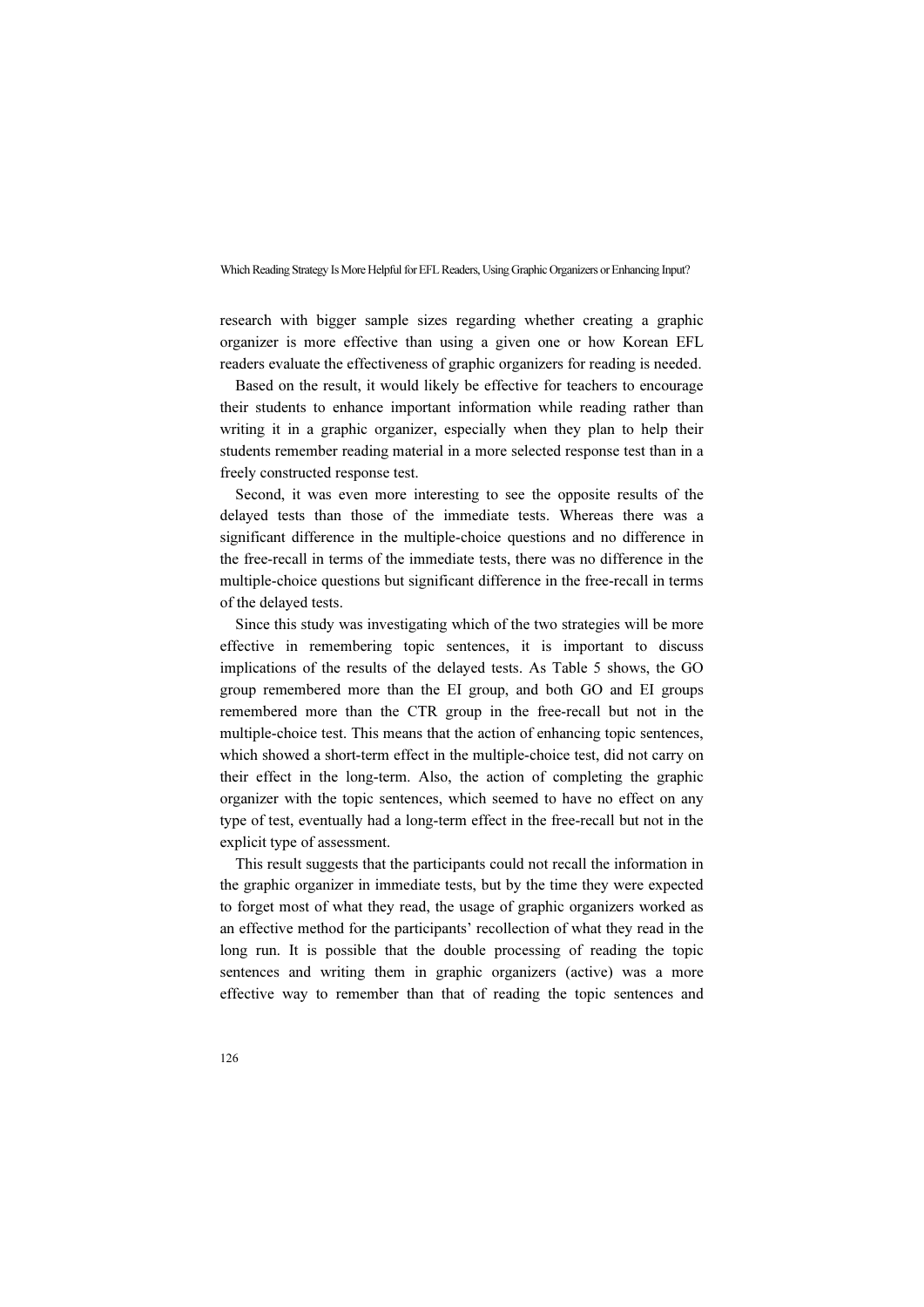simply highlighting them (passive). Thus, it is recommended to conduct future studies to explore the relationship between active and passive reading strategies as well as explicit and implicit reading strategies.

Third, when comparing the descriptive statistics (the mean scores of the tests between the immediate and delayed tests in Table 4) to observe the tendency, both the GO group (multiple-choice: 10.18 to 8.91; free-recall: 10.09 to 10.91) and the EI group (multiple-choice: 12.18 to 9.91; free-recall: 9.00 to 8.18) seemed to preserve what they remembered in the delayed tests, unlike the CTR group (multiple-choice: 11.27 to 6.55; free-recall: 9.73 to 4.64). Moreover, the GO group remembered more in the delayed free-recall test than in the immediate test; even though it was not statistically significant, the effectiveness of graphic organizers in the long-term memory should be noted. In addition, both types of reading strategies related to the topic sentences were more effective than simply reading the text, as was the case in the CTR group, in helping students remember them for a longer period of time.

Therefore, teachers should encourage their students to actively mark the topic sentences of each paragraph than simply reading a text passively. To be more exact based on the results of this study, when they want a short-term memory effect, readers should use textual enhancement but use graphic organizers when they want a long-term memory effect. In other words, teachers should let their students enhance newly introduced content and let them use graphic organizers to help them remember the content on a longterm basis. Also, since this study gives implications regarding only the two reading strategies, but because EFL readers should eventually be able to use various proper reading strategies for different texts, teachers should encourage their students to employ different types of reading strategies and evaluate the effectiveness of the strategies by themselves, ultimately resulting in self-regulated reading.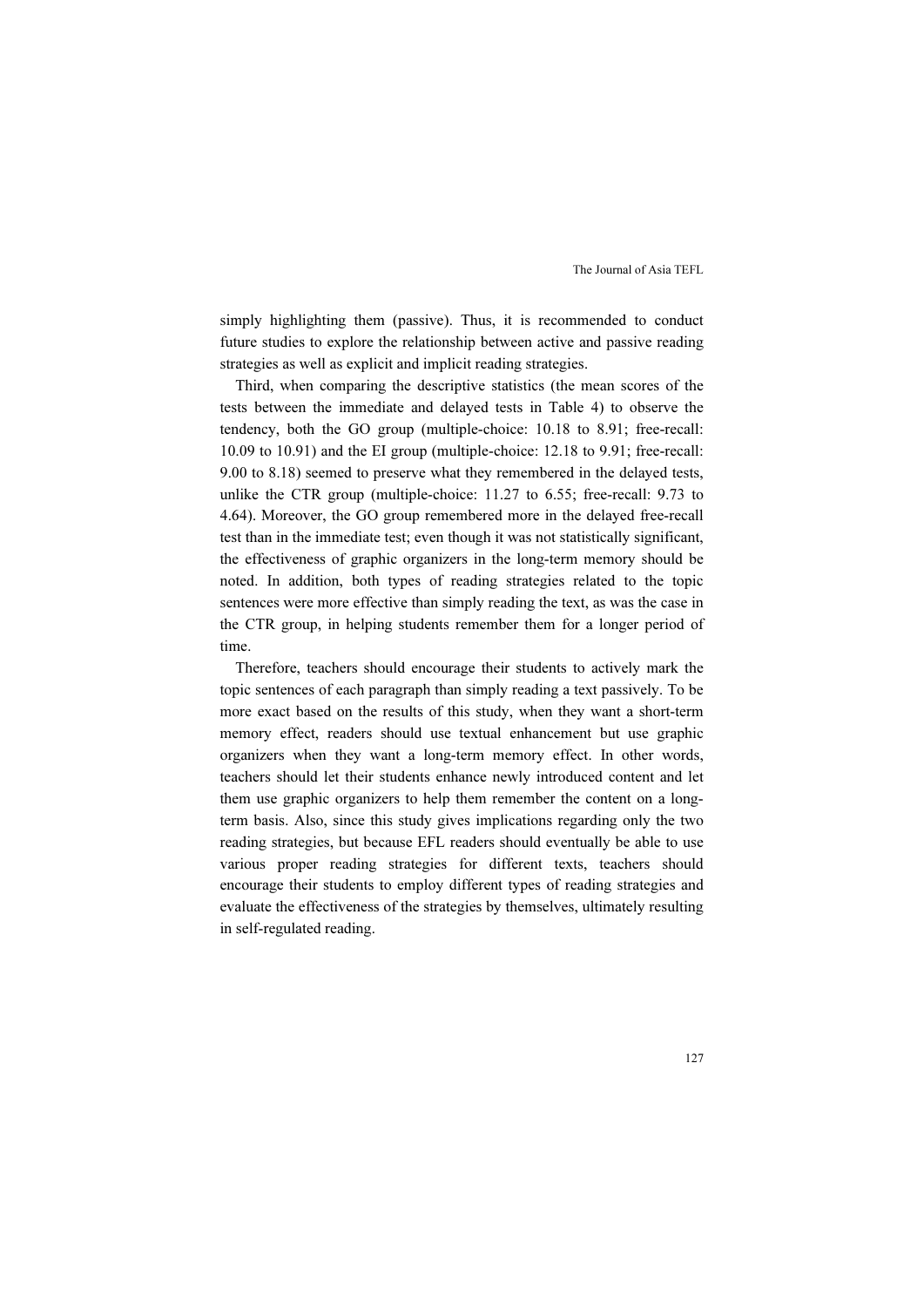# **CONCLUSION**

In this study, I hoped to expand the discussion of implicitness and explicitness to the characteristics of reading strategies. The effects of explicit or implicit ways to present target features have been examined mostly in rulelearning, i.e., grammar instruction. In this context, reading texts have been provided with enhanced target rules to see whether the participants pick up the rules while reading the texts. However, since reading texts to collect information is one of the most important skills in the EFL learners' academic world, in this study, I tried to explore the effects of explicit and implicit ways to remember the target feature (topic sentences in this study) in reading.

The results were remarkable. First, the implicit way of underlining the topic sentences was the most effective way for EFL readers to remember the topic sentences in the immediate multiple-choice test. Second, the explicit way of writing the topic sentences in a given graphic organizer was the most effective way for EFL readers to remember them in the delayed free-recall test. Third, those employing the two reading strategies were able to remember more topic sentences in the delayed free-recall test than those without any help in remembering topic sentences. These results imply that enhancing input was effective for Korean EFL readers to remember what was given in the short-term memory, while using a graphic organizer was effective for them to remember what was read in the long-term memory; both will help them more than those with no reading strategies.

Even with the interesting results, this study has limitations to be considered for future studies. First, this study compared the effectiveness of only two reading behaviors, but there are much more reading strategies whose effectiveness should be examined. Second, this study focused on whether the reading strategies helped EFL learners remember the topic sentences (or recall them), but since recollection is not the only purpose of reading, various reading strategies for different purposes should be investigated. Third, although any strategy-like behavior was not observed with the CTR group (analyzed with the videotaped data), the possibility that they also used some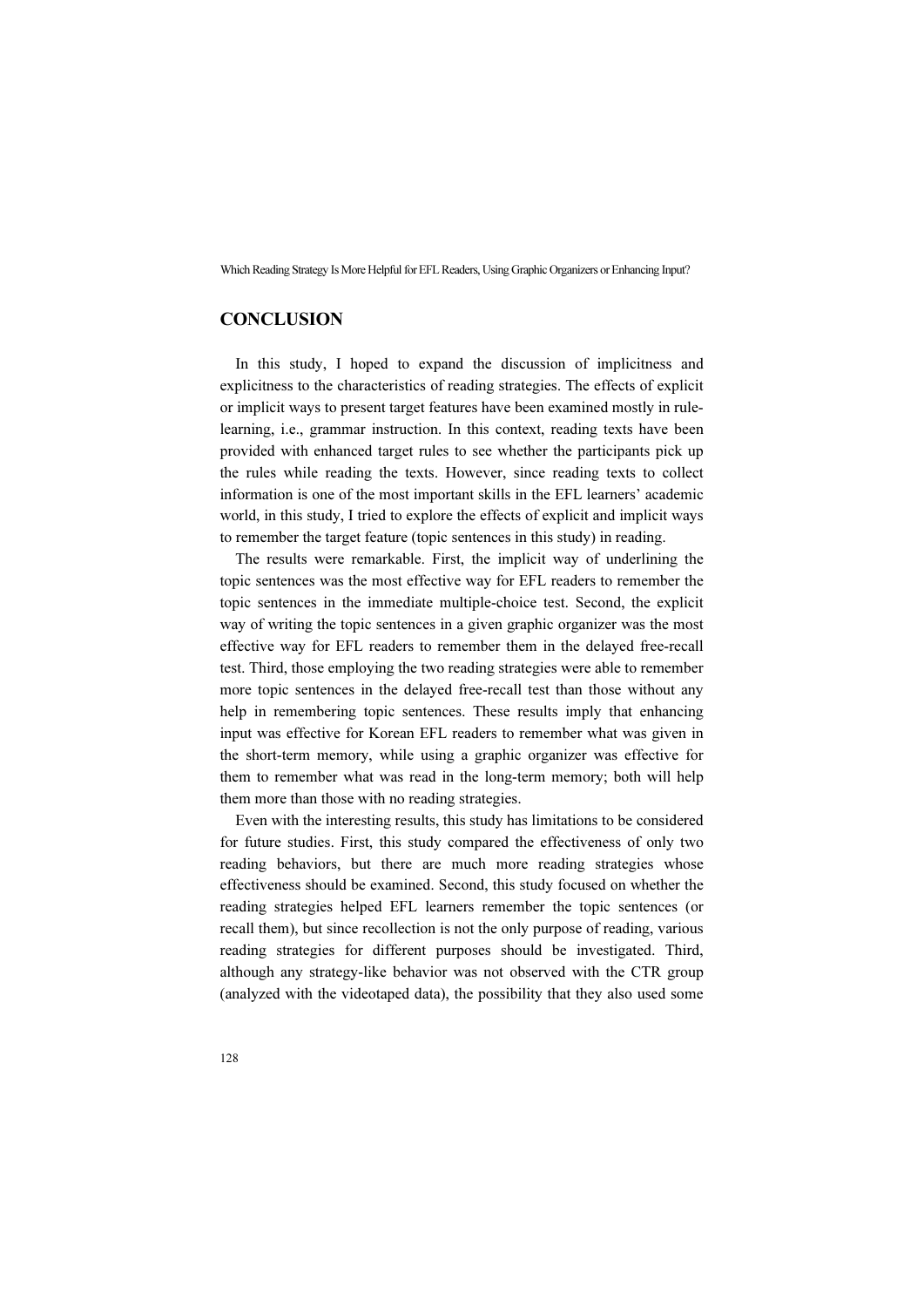reading strategies should not be ignored. Also, even though the GO and the EI groups were not observed for additional behaviors other than what they were asked to do, according to the videotaped data and their verbal protocols, it is still possible for them to have used non-observable strategies, such as visualizing, in order to remember the topic sentences well. Lastly, different results might have been observed with bigger samples, so the results of this study should be considered to provide an insight for further studies rather than being generalized to different contexts.

Since this study has explored a partial topic in reading strategies with a small number of students, I hope this study offers a foundation for further research to be conducted in the near future.

# THE AUTHOR

Kyoung Rang Lee is assistant professor at Sejong University in Seoul, Korea. She is interested in individual differences in teaching and learning English, including learning strategies of both teachers and students. Currently, she is devoted to better understanding and promoting Koreans' English reading strategy awareness and use.

Email: kranglee@sejong.ac.kr

## REFERENCES

- Alanen, R. (1995). Input enhancement and rule presentation in second language acquisition. In R. W. Schmidt (Ed.), Attention and awareness in foreign language learning (pp. 259-302). Honolulu, HI: University of Hawai'i, Second Language Teaching and Learning Center.
- Alvermann, D. (1980). Effects of graphic organizers, textual organizers, and reading comprehension level on recall of expository prose (Doctoral dissertation, Syracuse University, 1980). Dissertation Abstracts International, 41, 3963A.
- Alvermann, D. (1981). The compensatory effect of graphic organizers on descriptive text. The Journal of Educational Research, 75, 44-48.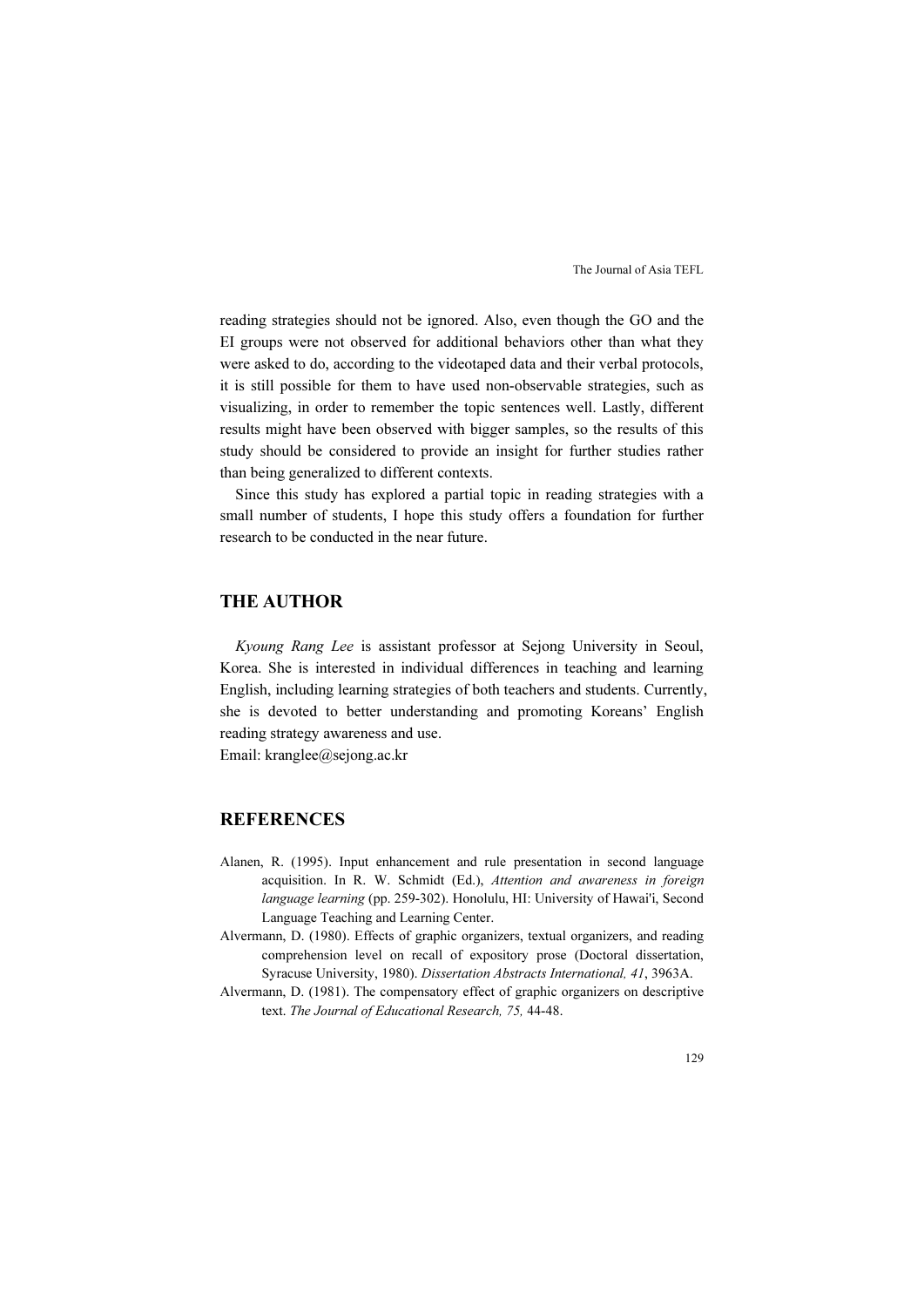- Armbruster, B., Anderson, T., & Meyer, J. (1991). Improving content area reading using instructional graphics. Reading Research Quarterly, 26, 393–416.
- Armbruster, B., Anderson, T., & Ostertag, J. (1987). Does text structure/summarization instruction facilitate learning from expository text? Reading Research Quarterly, 22(3), 331-346.
- Baddeley, A. D. (1999). Essentials of human memory. UK: Psychology Press Ltd.
- Berkowitz, S. (1986). Effects of instruction in text organization on sixth-grade students' memory for expository reading. Reading Research Quarterly, 21, 161–178.
- Blachowicz, C., & Ogle, D. (2001). Reading comprehension: Strategies for independent learners. New York: The Guilford Press.
- Boothby, P., & Alvermann, D. (1984). A classroom training study: The effects of graphic organizer instruction on fourth graders' comprehension. Reading World, 23, 325–339.
- Carrell, P. L. (1984). The effects of rhetorical organization on ESL readers. TESOL Quarterly, 18(3), 441-469.
- Carrell, P. L. (1985). Facilitating ESL reading by teaching text structure. TESOL Quarterly, 19(4), 727-752.
- Carrell, P. L. (1992). Awareness of text structure: Effects on recall. Language Learning, 42(1), 1-20.
- Coward, F. L., Robinson, D. H., & Hsu, C. (2004). The role of cultural background in using adjunct displays. Research in the Schools, 11, 35-41.
- Doughty, C. (1991). Second language instruction does make a difference: Evidence from an empirical study on SL relativization. Studies in Second Language Acquisition, 13, 431-469.
- Ellis, N. (2001). Memory for language. In P. Robinson (Ed.), Cognition and second language instruction (pp. 33-68). Cambridge: Cambridge University Press.
- Ellis, N. (1993). Rules and instances in foreign language learning: Interactions of explicit and implicit knowledge. European Journal of Cognitive Psychology, 5, 289-319.
- Ellis, R. (2009). Measuring implicit and explicit knowledge of a second language. In R. Ellis, S. Loewen, C. Elder, R. Erlam, J. Philip, & H. Reinders (Eds.), Implicit and explicit knowledge in second language learning, testing and teaching (pp. 31-64). Toronto: Multilingual Matters.
- Erlam, R. (2009). The elicited oral imitation test as a measure of implicit knowledge. In R. Ellis, S. Loewen, C. Elder, R. Erlam, J. Philip, & H. Reinders (Eds.), Implicit and explicit knowledge in second language learning, testing and teaching (pp. 65-93).Toronto: Multilingual Matters.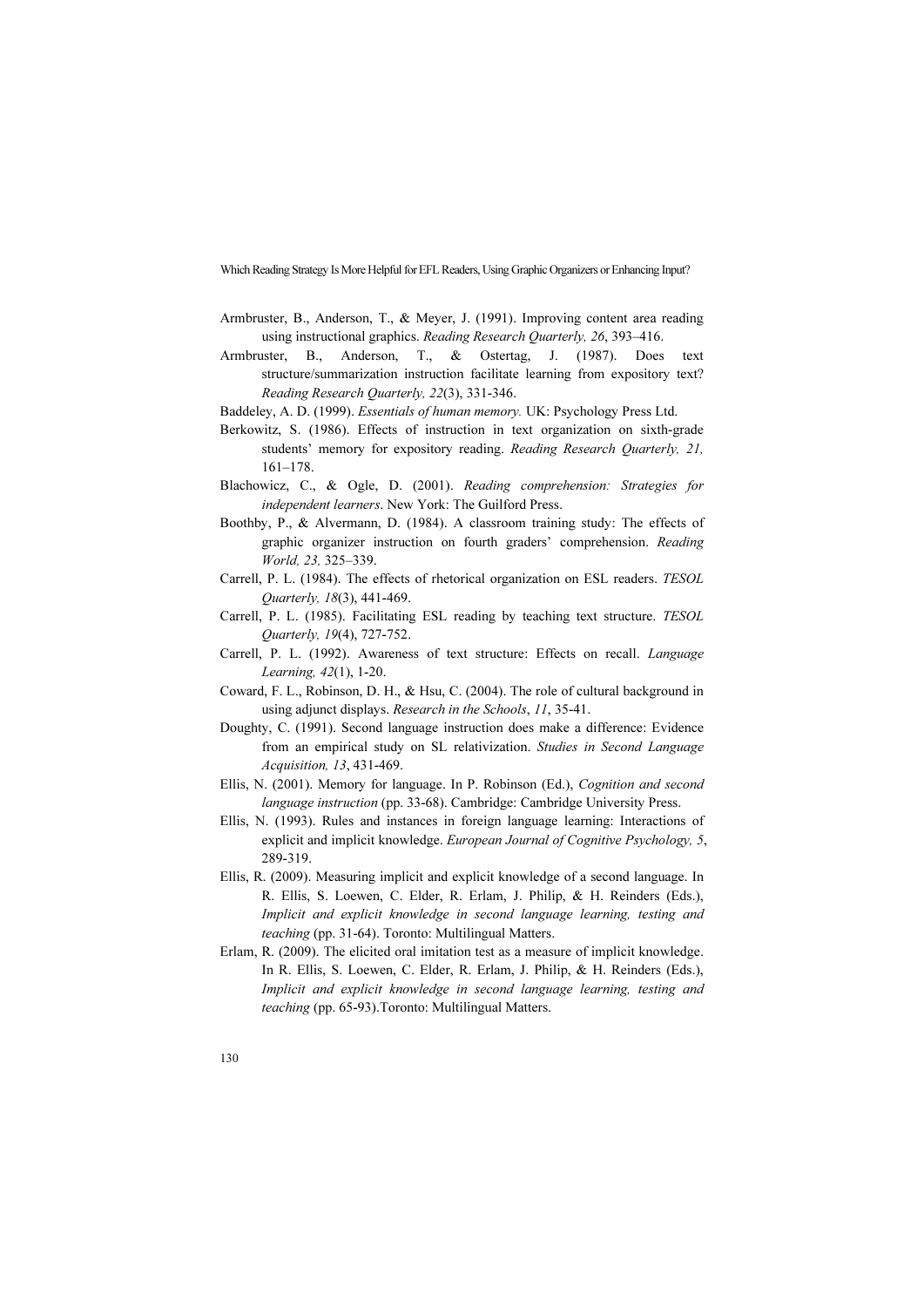- Gass, S. M., Svetics, I., & Lemelin, S. (2003). Differential effects of attention. Language Learning, 53(3), 497-545.
- Geva, E. (1983). Facilitating reading comprehension through flowcharting. Reading Research Quarterly, 18, 384–405.
- Goh, S. T. (1990). The effects of rhetorical organization in expository prose on ESL readers in Singapore. RELC Journal, 21(2), 1–13.
- Grabe, W. (2002). Using discourse patterns to improve reading comprehension. Proceedings of the Japan Association for Language Teaching, Japan, 28, 9-17.
- Griffin, C., & Tulbert, B. (1995). The effect of graphic organizers on students' comprehension and recall of expository texts: A review of the research and implications for practice. Reading and Writing Quarterly, 11(1), 73–89.
- Griffiths, C. (2008). The good language learner: Lessons from research. Cambridge: Cambridge University Press.
- Herron, C., Cole, P., York, H., & Linden, P. (1998). A comparison study of student retention of foreign language video: Declarative versus interrogative advance organizer. Modern Language Journal, 82(2), 237-247.
- Jiang, X., & Grabe, W. (2007). Graphic organizers in reading instruction: Research findings and issues. Reading in a Foreign Language, 19(1), 34-55.
- Jourdenais, R. (1998). The effects of textual enhancement on the acquisition of the Spanish preterit and imperfect. Unpublished doctoral dissertation, Georgetown University, Washington, D.C.
- Jourdenais, R., Ota, M., Stauffer, S., Boyson, B., & Doughty, C. (1995). Does textual enhancement promote noticing?: A think aloud protocol analysis. In R. W. Schmidt (Ed.), Attention and awareness in foreign language learning (pp. 183-216). Honolulu, HI: Univerisity of Hawai'i, Second Language Teaching and Learning Center.
- Kiewra, K. A., Dubois, N. F., Christina, D., & McShane, A. (1988). Providing study notes: Relation of three types of notes for review. Journal of Educational Psychology, 80, 595-597.
- Kiewra, K. A., Kauffman, D., Robinson, D. H., Dubois, N. F., & Staley, R. K. (1999). Supplementing floundering text with adjunct aids. Instructional Science, 27, 373-401.
- Kreiner, D. S. (1996). Effects of advance questions on reading comprehension. Journal of General Psychology, 123(4), 352-364.
- Leow, R. (1997). The effects of input enhancement and text length on adult L2 readers' comprehension and intake in second language acquisition. Applied Language Learning, 8(2), 151-182.
- Leow, R. (2001). Do learners notice enhanced forms while interacting with the L2?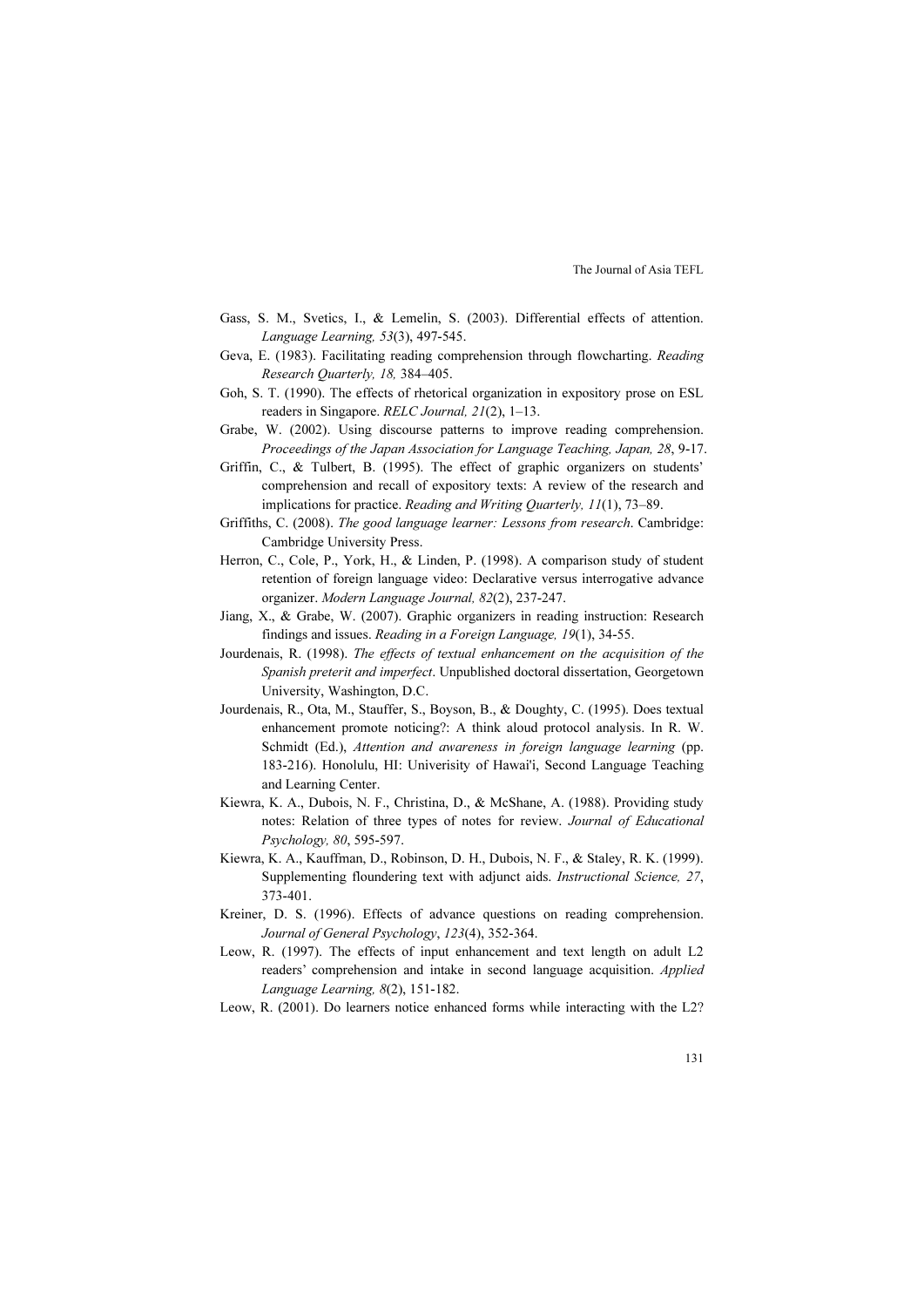An on-line and off-line study of the role of written input enhancement in L2 reading, Hispania, 84, 496–509.

- Lin, H., & Chen, T. (2006). Decreasing cognitive load for novice EFL learners: Effects of question and descriptive advance organizers in facilitating EFL learners' comprehension of an animated-based content lesson. System, 34, 416- 431.
- Martinez, A. C. L. (2002). Empirical examination of EFL readers' use of rhetorical information. English for Specific Purposes, 21, 81–98.
- McLaughlin, H. (2009). SMOG: Simple Measure of Gobbledygook. Retrieved July 9, 2009, from http://www.harrymclaughlin.com/SMOG.htm.
- Norris, J., & Ortega, L. (2000). Effectiveness f L2 instruction: A research synthesis and quantitative meta-analysis. Language Learning, 50(3), 417-528.
- Pressley, M. (2000). What should comprehension instruction be the instruction of? In M. L. Kamil, et al. (Eds.), Handbook of reading research (pp. 545-561). Mahwah, NJ: Lawrence Erlbaum Associates.
- Reinders, H., & Ellis, R. (2009). The effects of two types of input on intake and the acquisition of implicit and explicit knowledge. In R. Ellis, S. Loewen, C. Elder, R. Erlam, J. Philip, & H. Reinders (Eds.), Implicit and explicit knowledge in second language learning, testing and teaching (pp. 281-302). Bristol, Buffalo, Toronto: Multilingual Matters.
- Robinson, D. H., & Kiewra, K. A., (1995). Visual argument: Graphic organizers are superior to outlines in improving learning from text. Journal of Educational Psychology, 87, 455-467.
- Robinson, D. H., & Schraw, G. (1994). Computational efficiency through visual argument: Do graphic organizers communicate relations in text too effectively? Contemporary Educational Psychology, 19, 399-415.
- Schmidt, R. (1995). Consciousness and foreign language learning: A tutorial on the role of attention and awareness in learning. In R. Schmidt (ed.), Attention and awareness in foreign language learning (pp.1-63). Manoa: University of Hawai'i Press.
- Sharwood Smith, M. (1991). Speaking to many minds: On the relevance of different types of language information for the L2 learner. Second Language Research, 7(2), 118-132.
- Spiegel, G. F., & Barufaldi, J. P. (1994). The effects of a combination of text structure awareness and graphic postorganizers on recall and retention of science knowledge. Journal of Research in Science Teaching, 31, 913–932.
- Swafford, J., & Alvermann, D. (1989). Postsecondary research base for content reading strategies. Journal of Reading, 33, 164–169.